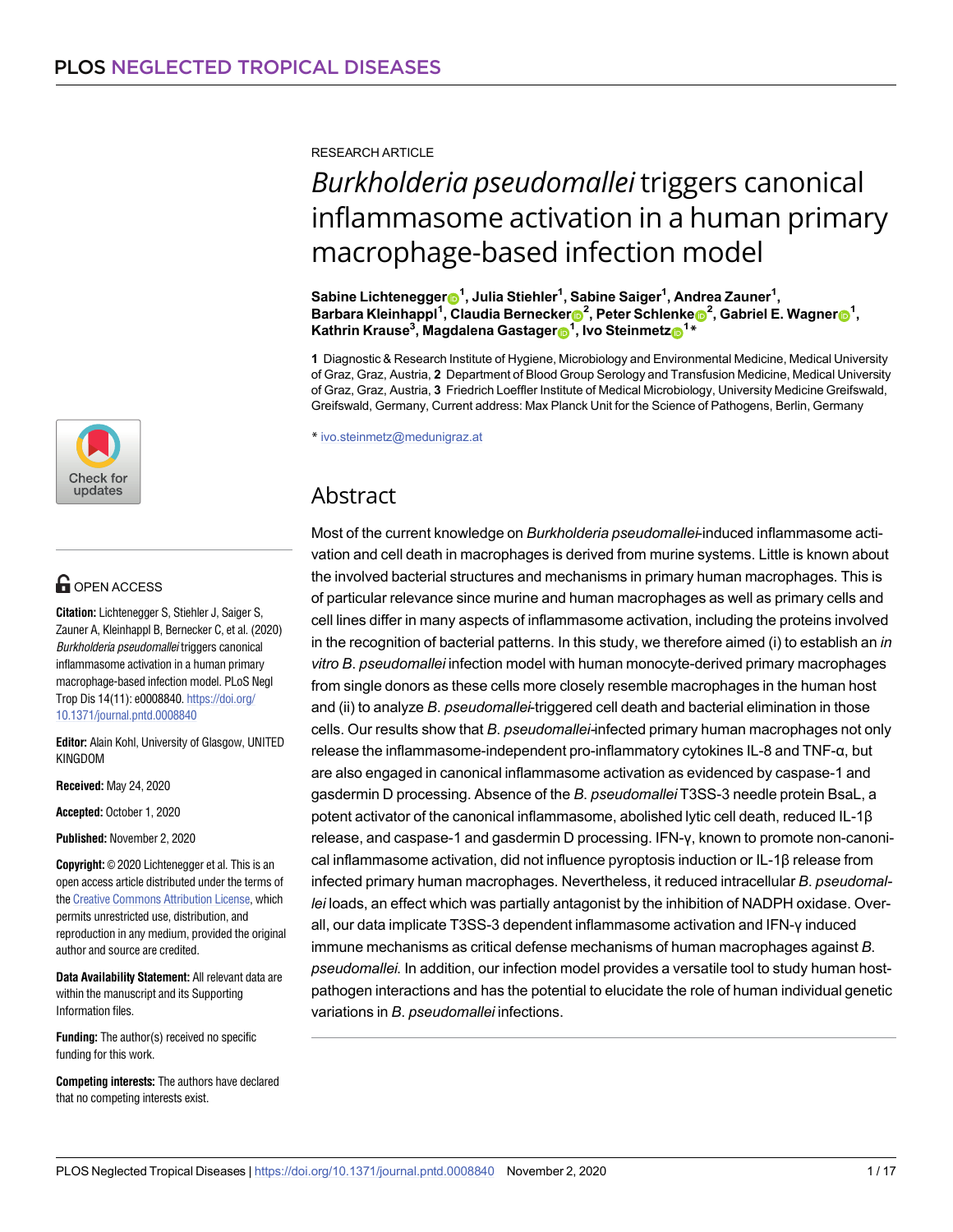#### <span id="page-1-0"></span>Author summary

Considering the constantly emerging antibiotic resistance of pathogens, comprehensive analyses of immune response mechanisms against infections are urgently needed to provide the basis for novel therapeutic strategies. Studies based on primary murine cells and cell lines of murine and human origin led to advances in the understanding of immune defense mechanisms against bacterial infections including *B*. *pseudomallei*. Nevertheless, results relying on these cell types are not always transferrable to primary human cells due to e.g. pathway alterations. We established and validated a macrophage-based model system derived from human peripheral blood monocytes, which yields high amounts of genetically identical cells more closely resembling cells found in the human host. This model system provides the basis for studying the pathogenesis of *B*. *pseudomallei* in primary human macrophages and for developing new human host directed therapies avoiding pitfalls from cell lines. Using our newly established model we demonstrate, that restriction of *B*. *pseudomallei* by primary human macrophages is mediated by T3SS-3 dependent canonical inflammasome activation and IFN-γ induced intracellular bacterial restriction.

## **Introduction**

Globally, a huge population is constantly exposed to the melioidosis causing environmental pathogen *Burkholderia pseudomallei* [\[1–5\]](#page-13-0). This results in a high proportion of asymptomatic infections as evidenced by serological studies or a broad clinical spectrum involving virtually any site [[3](#page-13-0), [6\]](#page-13-0). Severe melioidosis with bacteremia is associated with a high case fatality rate still reaching 40%, even if currently available antibiotic treatment is provided [\[2](#page-13-0)]. In addition to the burden melioidosis poses on endemic countries, *B*. *pseudomallei* emerged as an excellent model system to study innate immune mechanisms and host-pathogen interactions for intracellular Gram-negative infections. Comprehensive analyses of the human immune responses involved in those infections are urgently needed to provide the basis for novel therapeutic strategies.

Macrophages are at the front line of immune defenses against microbial pathogens and were shown to be critical for the protection from melioidosis [[7](#page-13-0)]. Most of our knowledge about the interaction of *B*. *pseudomallei* with macrophages results from studies using cell lines or primary murine macrophages, both being highly informative for a wide range of research questions. Nevertheless, both cell sources have their limitations and some findings based on these models might not be transferable to primary human cells and human infections. Additionally, these models do not provide a tool to investigate genetic diversity in humans, which is suggested to affect innate immunity [[8\]](#page-13-0).

With regard to intracellular pathogen recognition there are striking differences between murine and human cells. *B*. *pseudomallei* invades the cytosol of macrophages, where it becomes exposed to inflammasomes  $[9-11]$ . These protein platforms recognize conserved bacterial structures via NOD-like receptors (NLR). One NLR, which is attributed with a role in murine melioidosis is NLRC4, which detects components of type-3-secretion systems (T3SS) of Gram-negative bacteria [[12](#page-13-0), [13](#page-14-0)]. NLRC4 depends on NAIP, a helper NLR [[14–16\]](#page-14-0). Mice encode different forms of NAIP, each recognizing a different bacterial structure. NAIP1 detects the T3SS needle, NAIP2 the T3SS rod, and NAIP5 and NAIP6 flagellins [\[14,](#page-14-0) [16,](#page-14-0) [17\]](#page-14-0). In contrast, humans only encode one single NAIP, which is suggested to recognize components of bacterial T3SS as well as flagellins [\[18\]](#page-14-0).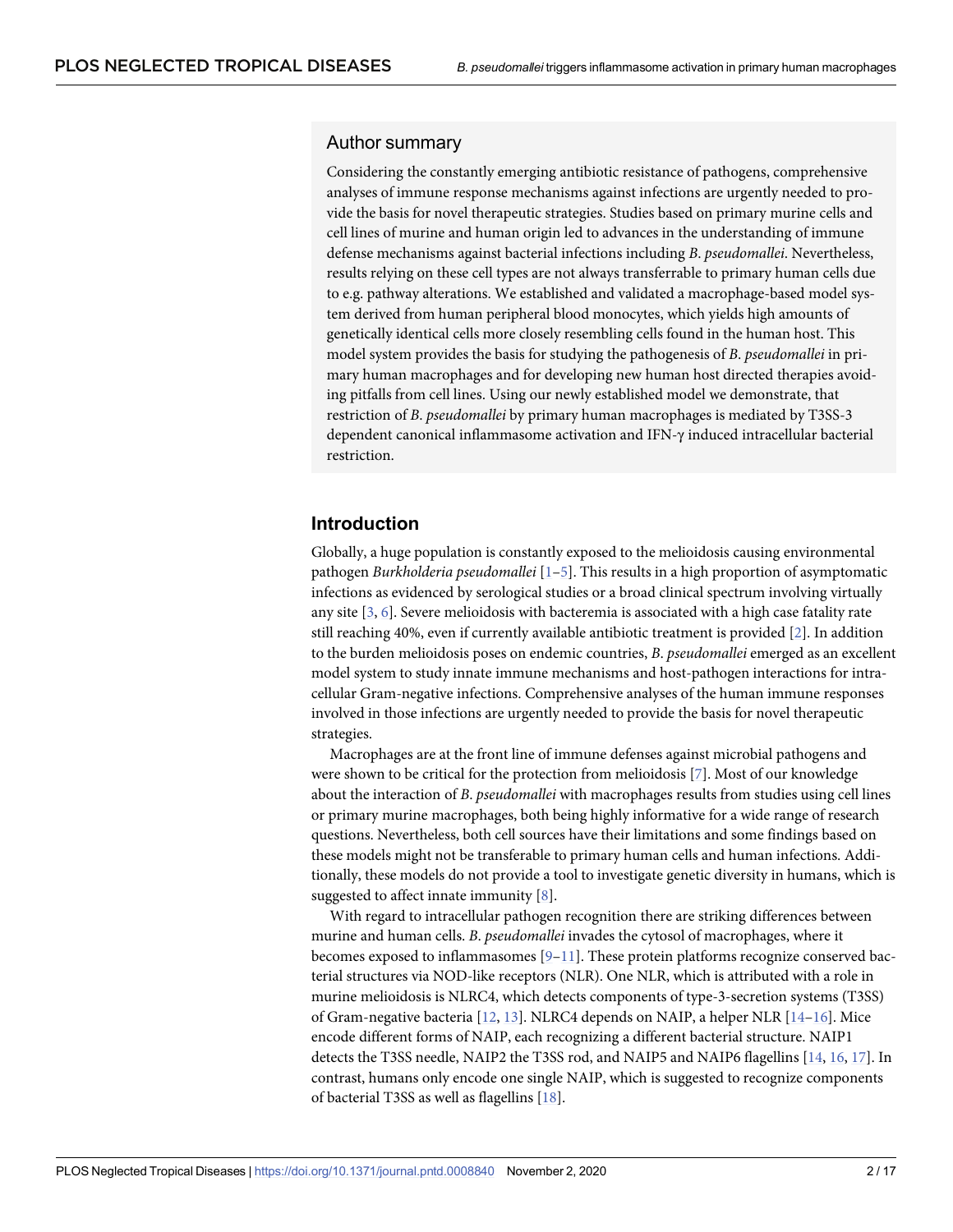<span id="page-2-0"></span>Upon recognition of bacterial structures, canonical inflammasomes activate the cysteine protease caspase-1, resulting in the induction of the highly inflammatory cell death pyroptosis and the processing of pro-IL-1β and pro-IL-18 in their active forms [[12](#page-13-0), [19](#page-14-0), [20](#page-14-0)]. Cell lysis as a consequence of pyroptosis eliminates the intracellular replication niche of the bacteria thereby exposing them to e.g. neutrophils, and furthermore results in a massive release of IL-1β and IL-18 in the extracellular space. Both pro-inflammatory cytokines are increased in septic melioidosis, but appear to have controversial effects [[13](#page-14-0), [21–23\]](#page-14-0). While IL-18 is suggested to have a protective role by inducing IFN-γ secretion, IL-1β is associated with a detrimental effect [\[13,](#page-14-0) [21\]](#page-14-0).

In the cytosol of murine macrophages, *B*. *pseudomallei* additionally becomes exposed to caspase-11, which is suggested to directly recognize lipopolysaccharide (LPS) without the need for a NLR. Caspase-11 was shown to be important in the protection from murine melioidosis [\[24,](#page-14-0) [25](#page-14-0)]. Nevertheless, this immune pathway genetically differs between mice and humans. Humans encode two orthologues of caspase-11, caspase-4 and caspase-5 [\[26](#page-14-0)– [28\]](#page-15-0). The expression of murine caspase-11 and human caspase-5 are induced by IFN- $\gamma$  [[29](#page-15-0), [30\]](#page-15-0), whereas caspase-4 expression and activity appears to be independent of IFN-γ priming [\[31](#page-15-0)].

Inflammasome activation and responses not only differ between mice and humans, but also significantly differ between human cell lines and primary cells. Studies on the NLRC4/NAIP inflammasome using monocyte tumor cell lines suggest that in contrast to murine NAIP, human NAIP (hNaip) cannot detect cytosolic flagellin of various bacteria [[16](#page-14-0), [17](#page-14-0), [32](#page-15-0)]. These studies used THP-1 and U937, which show reduced expression of hNAIP compared to primary human macrophages, which in turn renders them insensitive to flagellin [[33](#page-15-0)]. A more recent study by Kortmann et al. revealed that *Salmonella* induces cell death and IL-1β release in primary human macrophages in a flagellin dependent manner, highlighting the fact that studies using cell lines need to be reevaluated in primary human cells [\[33\]](#page-15-0).

Surprisingly, there are not only discrepancies between murine and human cells as well as cell lines and primary cells, but also between primary human monocytes and primary human macrophages. While LPS of Gram-negative bacteria acts as sole stimulus for caspase-1 activation and IL-1β release via the NLRC3 inflammasome in primary human monocytes, it is unable to promote these processes in fully differentiated macrophages without a second stimulus [\[34](#page-15-0), [35](#page-15-0)].

Unquestionable, profound knowledge was gained from studies using primary murine cells as well as murine and human cell lines. Nevertheless, the above described differences emphasize the need for standardized primary human cell models and reevaluation of results gained using murine or cell line-based systems. The validation of immune mechanisms in primary human cells will also aid in the verification and identification of human genetic variations resulting in different susceptibilities to infections. In the present study, we (i) aimed to establish a standardized experimental system for the isolation and storage of high numbers of primary human monocytes, their differentiation to monocyte-derived primary human macrophages (hMDMs) and (ii) to investigate *B*. *pseudomallei* induced cell death and bacterial restriction.

Using our model system, we show that hMDMs release IL-1 $\beta$  and engage in pyroptosis in response to *B*. *pseudomallei* infections. Lytic cell death and IL-1β release are associated with canonical inflammasome activation as (i) caspase-1 processing correlated with these two phenotypes and as (ii) deletion of the canonical inflammasome inducer BsaL [[18](#page-14-0)] completely abolished LDH release and massively decreased IL-1β levels in the supernatant. Further, we elucidate an important role of IFN-γ mediated immune mechanisms in the restriction of the pathogen.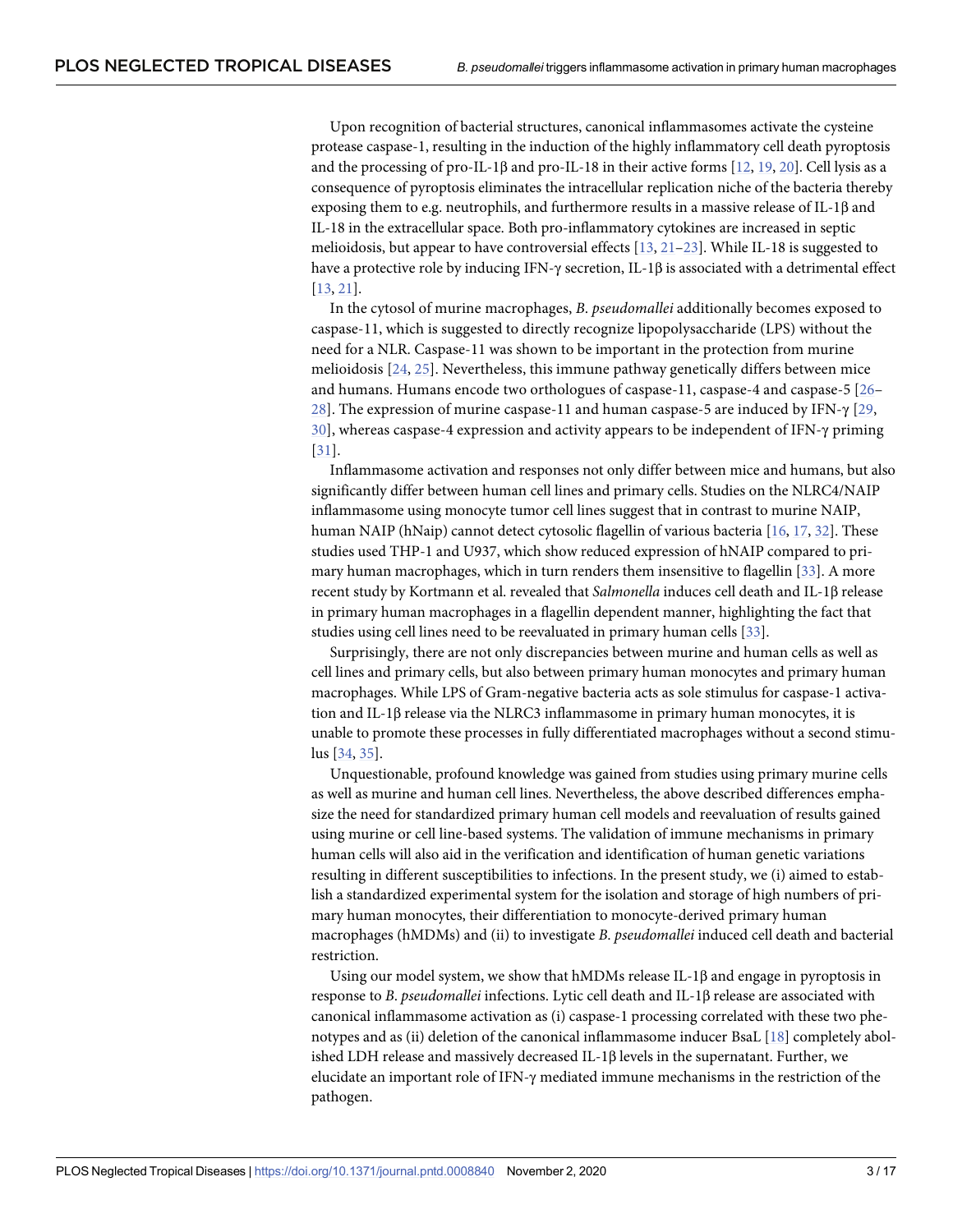### <span id="page-3-0"></span>**Materials methods**

#### **Ethics statement**

Blood for the isolation of primary human monocytes was obtained from healthy donors during a platelet apheresis donation. Only pseudonymized residual material from donors, who signed a regular written informed consent form for blood donation, was used. The written informed consent covers the performed basic research applications and is in accordance with the Ethical Review Committee of the Medical University of Graz.

#### **Bacterial strains and culture conditions**

All experiments using *B*. *pseudomallei* were performed with the wild-type strain E8, a soil isolate from Northeast Thailand or an isogenic Δ*bsaL* mutant. Bacteria were grown aerobically on Columbia agar containing 5% sheep blood (BD Biosciences, Austria) at 37˚C for 16 hours prior to infection experiments. For colony forming units (CFU) determination bacteria were plated on Luria-Bertani (LB) agar (Carl Roth GmbH + Co. KG, Austria) and incubated at 37˚C with aeration for 48 hours.

#### **Targeted mutagenesis of** *bsaL*

A markerless *B*. *pseudomallei bsaL* mutant strain was generated as previously described [[12](#page-13-0), [36\]](#page-15-0). Briefly, a BPSS1548 knockout construct was cloned into the vector pEXKm5 (for oligonucleotides see Table 1). Subsequently, the vector was introduced into *E*. *coli* RHO3 via heat shock transformation followed by conjugation with *B*. *pseudomallei* E8 to allow allelic replacement by homologous recombination. A sucrose counter-selection step was performed to eliminate the pEXKm5 plasmid backbone and resulting colonies were screened to identify *bsaL* mutants.

#### **Bacterial growth analyses**

To control for any direct anti-bacterial effects of substances used in our infection experiments (see below) bacteria were grown on Columbia agar containing 5% sheep blood (BD, Austria) at 37°C for 16 hours and adjusted to an  $OD_{600}$  of 0.05 in RPMI-1640 medium in a multiwell culture plate (48-wells). Although RPMI 1640 medium is not specifically designed for bacterial growth, it was chosen, as this medium was used in our infection assays. Bacteria were incubated with recombinant human IFN-γ (5 ng/ml, 50 ng/ml or 500 ng/ml, Peprotech, Germany), aminoguanidine (2 mM, Sigma Aldrich, Austria), apocynin (500 µM, Sigma Aldrich, Austria), superoxide dismutase (SOD, 20 U/ml, Sigma Aldrich, Austria), catalase (200 U/ml, Sigma Aldrich, Austria), and *N*-acetyl-cysteine (NAC, 200 µM, Sigma Aldrich, Austria) or the corresponding vehicle at 37˚C with shaking at 220 rpm in a microplate reader (Spark Multimode Microplate Reader, Tecan). The  $OD_{600}$  of bacterial cultures was measured every hour.

|  | Table 1. Oligonucleotides used in this study. |  |  |
|--|-----------------------------------------------|--|--|
|--|-----------------------------------------------|--|--|

| Oligo name               | Sequence $(5' - 3')$                           |  |
|--------------------------|------------------------------------------------|--|
| BPSS1548up_for           | CTC AGG CGT CAG CGC GAG                        |  |
| BPSS1548up_rev BamHI     | AGC TAG CTA GGA TCC CGG TAA TGT GCT CCT TCC AG |  |
| BPSS1548dn for BamHI     | AGC TAG CTA GGA TCC CCC TCT CTA CCG CTC CGG    |  |
| BPSS1548dn rev           | CGG ATG CAT CGA AGG CGT C                      |  |
| BPSS1548ko-seq_for EcoRI | AGC TAG CTA GAA TTC GCG TCA GCG CGA GCC ATG    |  |
| BPSS1548ko-seq_rev EcoRI | AGC TAG CTA GAA TTC CGT GCA TCC GCG CGT CTG    |  |

<https://doi.org/10.1371/journal.pntd.0008840.t001>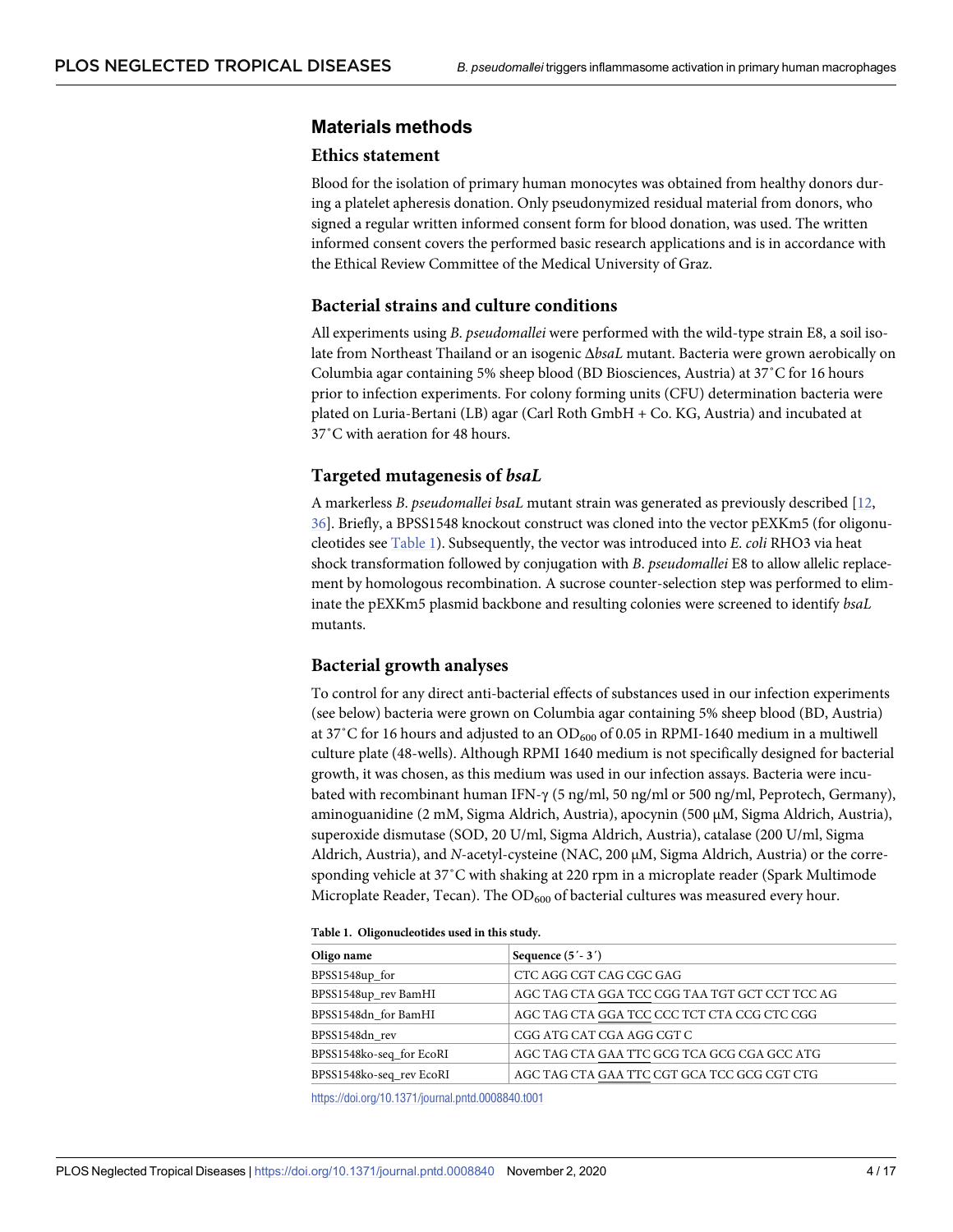#### <span id="page-4-0"></span>**Isolation of primary human monocytes**

Human peripheral blood monocytes from healthy donors were obtained from the leukocyte reduction chamber of a platelet apheresis donation. Voluntary donors were accepted in accordance with the Austrian Blood Donation Ordinance. All male and female donors were within an age range of 18 and 60 years and weighed more than 55 kg, but were not obese. Monocytes were isolated by negative selection using the RosetteSep Human Monocyte Enrichment Cocktail (Stemcell Technologies, Germany) according to the manufacturer´s instructions. The purity of CD14-positive monocytes was >80% as assessed by flow cytometry. About 10<sup>8</sup> cells from a single donor were cryopreserved in the corresponding medium supplemented with 10% DMSO.

#### **Macrophage differentiation**

After enrichment of CD14-positive cells, primary human monocytes were either cultivated in serum-free medium (SFM, PAN-Biotech, Germany) or in RPMI-1640, both supplemented with 100  $\mu$ g/ml granulocyte-macrophage colony-stimulating factor (GM-CSF, Peprotech, Germany). RMPI-1640 was additionally supplemented with one of the following ingredients: 10% heat-inactivated fetal calf serum (FCS, Life Technologies, Austria), human heat inactivated AB serum (hSerum, Sigma Aldrich, Austria), Panexin basic (PAN-Biotech, Germany), platelet lysate (PL, BioScience GmbH, Germany), or human AB plasma (hPlasma, Octapharma, Austria) (scheme shown in **[Fig 1A](#page-5-0)**). Cells were cultured for 6 days at 37˚C in a humidified atmosphere containing 95% air and 5%  $CO<sub>2</sub>$  with medium replacement at day 3. The yield of hMDMs was determined by cell count of CD11b positive cells on day 6.

#### **Macrophage infection**

One day prior to infection with *B*. *pseudomallei*, hMDMs were seeded in 48-well-plates at  $1.3 \times 10^5$  cells per well. Where applicable hMDMs were treated with IFN- $\gamma$  (5 ng/ml, 50 ng/ml or 500 ng/ml recombinant human IFN-γ, Peprotech, Germany) 24 hours prior to infection. For inhibition of nitric oxide synthase (iNOS) or NADPH oxidase hMDMs were treated with 2 mM aminoguanidine (Sigma Aldrich, Austria) or 500 µM apocynin (Sigma Aldrich, Austria) for one hour prior to infection. All media used during the infection experiment were supplemented with the mentioned inhibitors and the corresponding vehicles throughout the experiment. For infection with *B*. *pseudomallei*, bacteria were adjusted to the desired concentration and added to the cells at the indicated multiplicity of infection (MOI). Cells were infected for 30 minutes (min) before hMDMs were washed and incubated with kanamycin ( $250 \mu g/ml$ ) containing medium. At defined time points (time point 0 corresponds to 30 min after the addition of kanamycin) hMDMs were lysed with 20% saponin (Sigma Aldrich, Austria) and CFU per well were determined by plating serial dilutions on LB agar.

#### **Cytotoxicity assay**

Cells were infected as described above and loss of cellular membrane integrity was measured by lactate dehydrogenase (LDH) release in the supernatant. LDH release was quantified using the CytoTox-One homogenous membrane integrity assay (Promega, Austria) as previously described [[37](#page-15-0)]. A ratio was calculated by normalizing infected samples to their corresponding not infected control (set to 1).

#### **Flow cytometry**

The purity of monocytes or hMDMs was examined by determination of CD14 or CD11b positive cells, respectively. Nonspecific antibody binding was blocked by the addition of FcR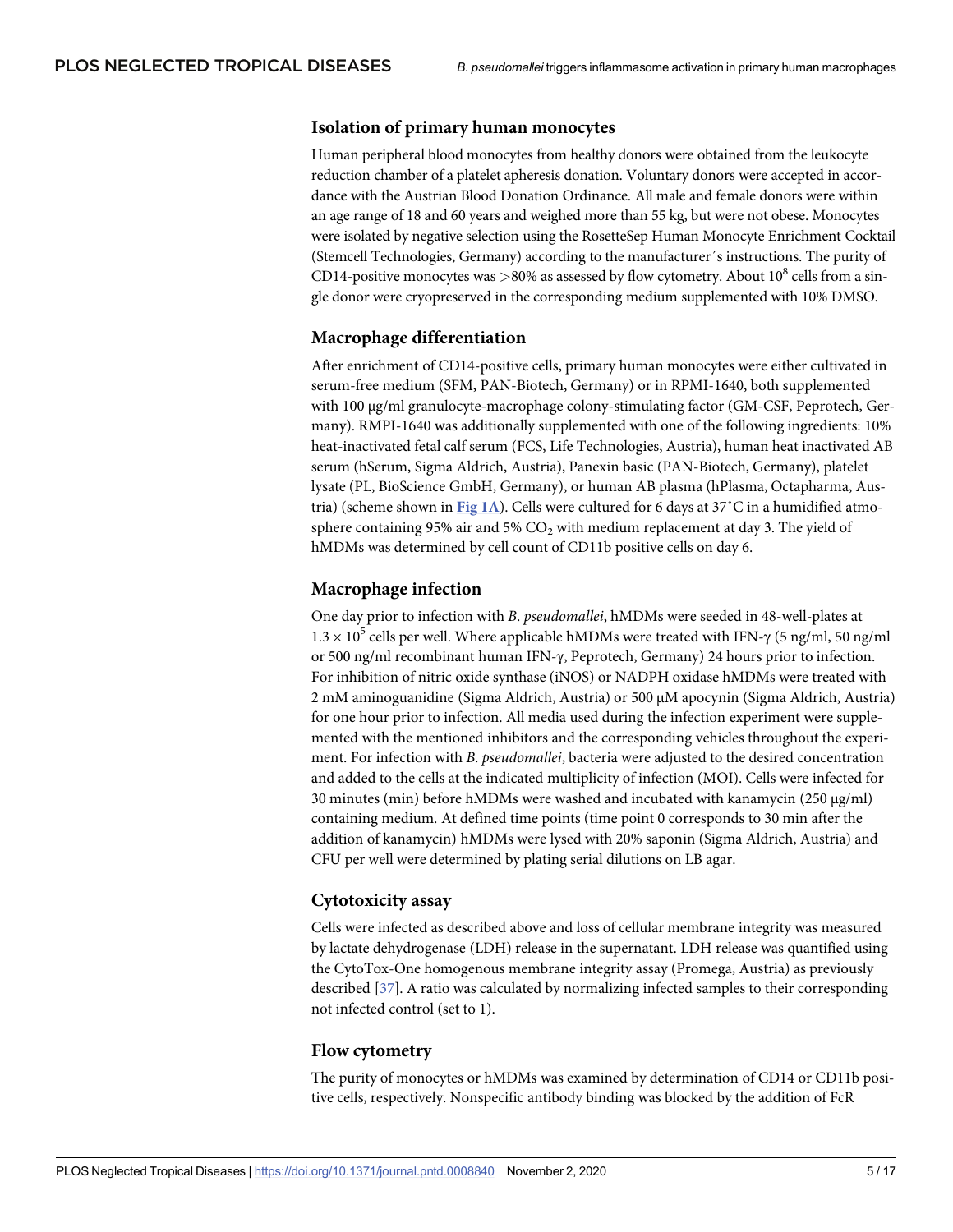<span id="page-5-0"></span>

**[Fig 1. D](#page-4-0)ifferent hMDM cultivation strategies do not affect intracellular survival.** (A) After enrichment, monocytes were cultivated in FCS, hSerum, Panexin, SFM, PL or hPlasma as illustrated. (B) Human monocytes were obtained from leukocyte depletion chambers by negative selection using the RosetteSep kit. Shown are absolute monocyte numbers before (blood count) and after purification (RosetteSep) of 11 independent measurements (mean). (C) Human monocytes were differentiated into hMDMs using different serum components. Yield in % from initially seeded cells. Data are depicted as median and interquartile range (n 
independent experiments with different donors). Significant differences between data sets are marked by asterisks ( �p *<* 0.05, ��p *<* 0.01, ���p *<* 0.001). (D) hMDMs were infected with *B*. *pseudomallei* at an MOI of 300. Shown is the ratio of intracellular CFU/well at 3h compared to time point 0h of 3 independent experiments with different donors, performed in technical triplicates (median and interquartile range). FCS (Fetal Calf Serum), hSerum (human Serum), SFM (Serum Free Medium), PL (Platelet Lysate), hPlasma (human Plasma), hours (h), ns (not significant).

<https://doi.org/10.1371/journal.pntd.0008840.g001>

Blocking Reagent (BD Biosciences, Germany). Fc receptors were blocked according to the manufacturer's protocol and cells were stained with 5 µl CD14-APC (Clone M5E2) or CD11b-PE (Clone D12) (BD Biosciences, Germany) or the appropriate isotype control. Marker expression was examined on a BD FACSCalibur flow cytometer (BD Biosciences, Germany) and data were analyzed using the BD CellQuest Pro software (Version 6.0). Living macrophages were gated according to their forward- and side scatter characteristics.

#### **Measurement of cytokines**

Cells were infected as described above and cytokine concentrations were determined in cell culture supernatant using the Bio-Plex Pro Human Cytokine Group I Panel, 17-plex, the Bio-Plex Pro human Cytokine Group I, IL-1β or the Bio-Plex Pro human Cytokine Group I, TNF- $\alpha$  singleplex (BioRad, Austria) according to the manufacturer's protocols. Data were generated on a Bio-Plex 200 system (BioRad, Austria), and data were analyzed using the Bio-Plex Manager Software (Version 6.1) (BioRad, Austria).

#### **Protein extraction and western blot analysis**

24 hours prior to infection, hMDMs were seeded in 6 well-plates ( $6.5 \times 10^5$  cells per well), and infected for 30 min with *B*. *pseudomallei* wild type or the corresponding Δ*bsaL* mutant at the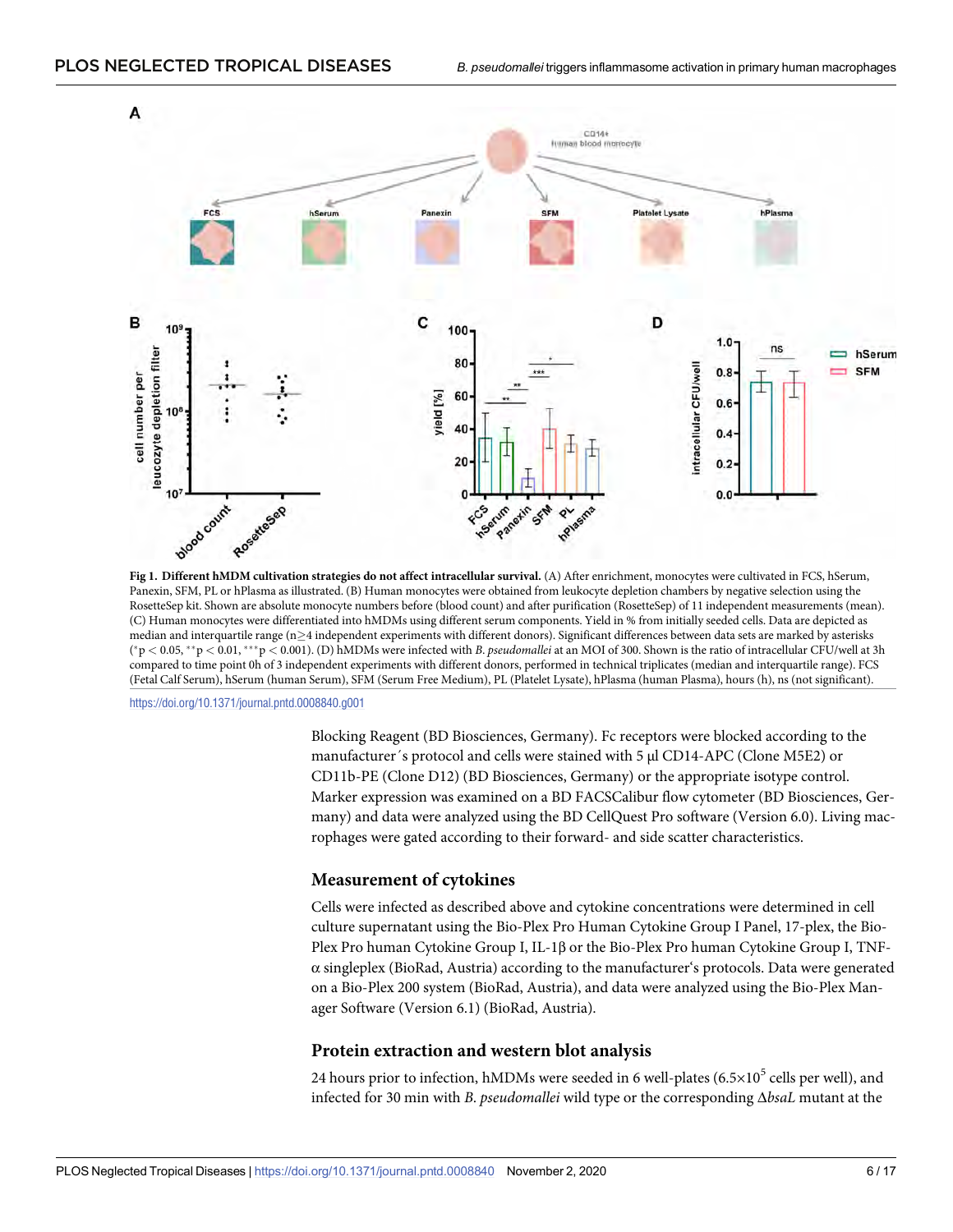<span id="page-6-0"></span>indicated MOI. Proteins of hMDMs were prepared by TRIzol Reagent (ThermoFisher, Austria) according to the manufacturer's instructions. Protein content was determined using the Bradford method. Equal amounts of protein were separated by SDS-PAGE and transferred to PVDF membranes. As a loading control, all blots were probed with anti–β-actin (8H10D10, Cell Signaling). Primary antibodies against human caspase-1 (PA517570, Invitrogen), IL-1β (8516, R&D Systems), β-actin (8H10D10, Cell Signaling) and gasdermin D (NBP2-33422, Novus Biologicals) and anti-rabbit IgG (Cell Signaling) or anti-mouse IgG (Cell Signaling) HRP-conjugated secondary antibody were used. For detection, Clarity Western ECL Substrate (BioRad, Austria) was used as the HRP substrate.

#### **Statistical analyses**

If indicated, results were tested for statistical significance using RM one-way ANOVA, oneway ANOVA (if data were already normalized) or two-way ANOVA (if response is affected by two factors) and Bonferroni's test to correct for multiple comparisons if multiple genotypes, stimuli, or conditions were to be compared. If two genotypes, stimuli or conditions were to be compared paired t test was used. Graphing of data and statistical analyses were performed using the GraphPad Prism software (version 8.3.1). For experiments with primary human cells, at least three different donors were used. Differences were considered statistically significant if a *P* value of *<*0.05 was determined.

#### **Results**

# **Different hMDM cultivation strategies do not affect** *B***.** *pseudomallei* **intracellular survival**

The isolation of CD14 positive monocytes from leukocyte depletion chambers by the used RosetteSep kit resulted in high monocyte yields of about  $10^8$  cells from a single donor ([Fig 1B](#page-5-0)).

After maturation, the hMDMs yield was about  $4*10^6$  from initially  $1*10^7$  seeded cells for serum free medium and RPMI-1640 supplemented with FCS, hSerum, platelet lysate or hPlasma [\(Fig 1C\)](#page-5-0). Only panexin basic, a serum replacement with defined components, yielded lower amounts of macrophages (2\*10<sup>6</sup>) (<u>Fig 1C</u>). Cell viability was not affected by the different cultivation strategies as analyzed by PI staining and flow cytometry.

As human serum contains e.g. cytokines, which could influence the bactericidal activity of cells, we infected hMDMs cultivated with human serum and hMDMs cultivated in SFM with *B*. *pseudomallei*. [Fig 1D](#page-5-0) shows that the bactericidal activity of hMDMs against *B*. *pseudomallei* was similar for both conditions.

Overall, hMDMs differentiated in hSerum yield high numbers of viable macrophages, which do not show increased bactericidal activity compared to macrophages differentiated in a chemically defined component. Therefore, we decided to use hMDMs differentiated in hSerum for all subsequent experiments.

#### *B***.** *pseudomallei* **leads to inflammasome activation in hMDMs**

Considering the important role of inflammasome dependent immune mechanisms as response to Gram negative bacterial infections, we first utilized our established model to investigate whether *B*. *pseudomallei* infection results in the activation of caspase-1, the effector molecule of canonical inflammasomes. As evident from [Fig 2A](#page-7-0) *B*. *pseudomallei* triggers caspase-1 cleavage at 3h post infection. Caspase-1 activation correlates with the induction of pyroptosis as measured by LDH release [\(Fig 2B](#page-7-0)). This coincides with a decrease in intracellular CFU at the indicated time points ([Fig 2C](#page-7-0)). Additionally, macrophages respond to a *B*. *pseudomallei*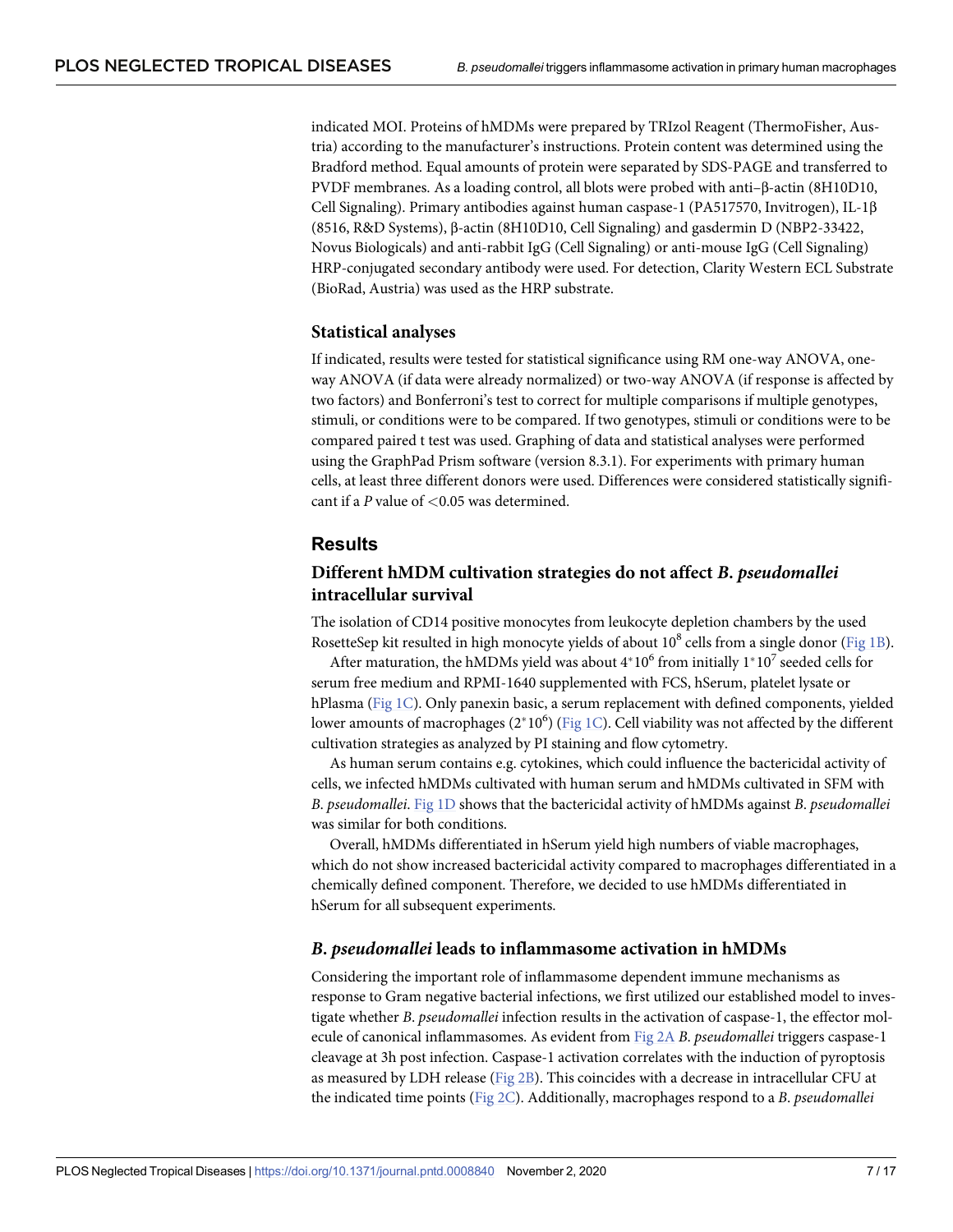<span id="page-7-0"></span>

**[Fig 2.](#page-6-0)** *B***.** *pseudomallei* **leads to inflammasome activation in hMDMs.** hMDMs were infected with *B*. *pseudomallei* E8 (MOI 300) for 3 or 6h. (A) Immunoblot analysis was performed on lysates (3h p.i.) for full-length caspase-1 (pro-casp1) and cleaved caspase-1 (casp1 p20). Lysates were re-probed for βactin. One representative experiment of three with different donors is shown. (B and C) Cell death and intracellular bacterial burden (in CFU/well) were determined at 0, 3 and 6h p.i. Shown are the results of at least 5 independent experiments with different donors performed in technical duplicates (median with interquartile range). (D) Cytokine release in supernatants was measured 3h p.i. Shown are the results of 4 independent experiments with different donors performed in technical duplicates. Data are represented as median with interquartile range. (\*p < 0.05, \*\*p < 0.01, \*\*\*\*p < 0.0001). caspase-1 (procasp1), cleaved caspase-1 (casp1 p20), n.i. (not infected), wt (wild type), b.d. (below detection), hours (h), p.i. (post infection).

<https://doi.org/10.1371/journal.pntd.0008840.g002>

infection with the release of IL-1β and the pro-inflammatory cytokines TNF-α and IL-8 (Fig 2D).

[Fig 3A](#page-8-0) shows that infection of hMDMs with a *bsaL* deletion mutant leads to LDH levels comparable to the not infected control and to increased *B*. *pseudomallei* loads at 3h p.i. [\(Fig](#page-8-0) [3B\)](#page-8-0). In addition to a decrease in LDH release, IL-1β secretion is drastically reduced in Δ*bsaL* infected hMDMs compared to wild type infected immune cells ([Fig 3C](#page-8-0)). Correlating with the reduced LDH release and IL-1β secretion, caspase-1 cleavage in *bsaL* mutant infected cells decreases to a not detectable level when compared to the wild type [\(Fig 3D,](#page-8-0) see [S1 Fig](#page-12-0) for all donors analyzed). We demonstrate that gasdermin D is cleaved in wild type infected hMDMs, while there is no cleavage product detected in those infected with the mutant ([Fig 3D,](#page-8-0) see [S1](#page-12-0)) [Fig](#page-12-0) for all donors analyzed). To investigate whether these observations result from an altered growth phenotype of the mutant strain compared to the isogenic wild type, we performed growth analysis. As evident from [Fig 3E](#page-8-0) the *bsaL* mutant does not show growth alterations compared to the wild type.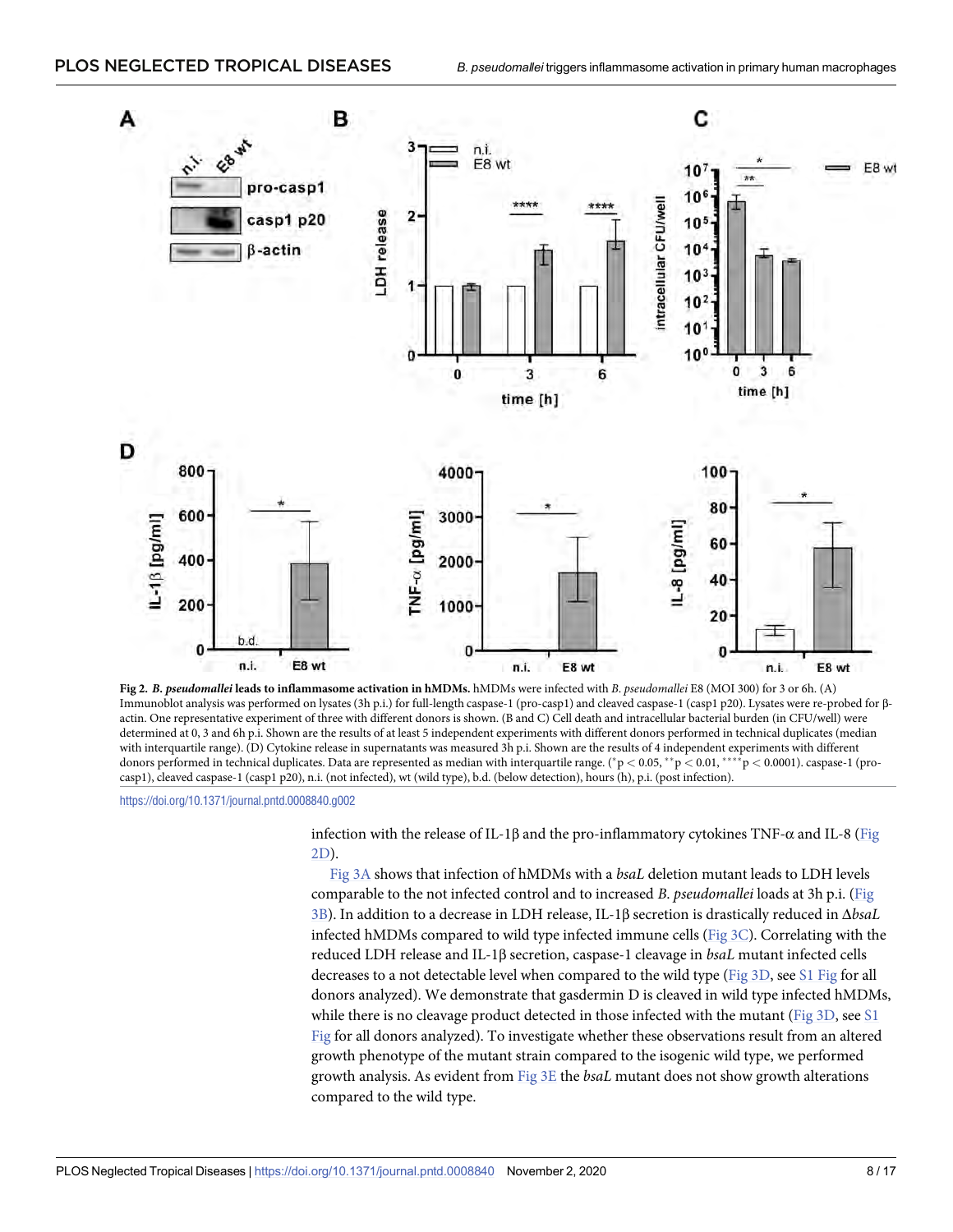<span id="page-8-0"></span>

**[Fig 3. P](#page-7-0)yroptosis and IL-1β release is dependent on the** *B***.** *pseudomallei* **T3SS-3.** hMDMs were infected with *B*. *pseudomallei* (MOI 300) for 3h. (A and B) Cell death induction and intracellular bacterial burden were determined at 0 and 3h p.i. Shown are the median and interquartile range of at least three independent experiments with different donors performed in technical duplicates. (C) IL-1β secretion was determined 3h p.i. Data are presented as median and interquartile range of four independent experiments with different donors performed in duplicates. (D) Caspase-1 and gasdermin-D processing were investigated 3h p.i. Lysates were re-probed for β-actin. For immunoblot analysis one representative experiment of at least three with different donors is shown. (E) Growth analysis of wt and  $\Delta b$ saL was performed. Shown are mean values of three independent experiments performed in technical triplicates. (\*p < 0.05, \*\*p < 0.01). n.i. (not infected), wt (wild type), b.d. (below de

<https://doi.org/10.1371/journal.pntd.0008840.g003>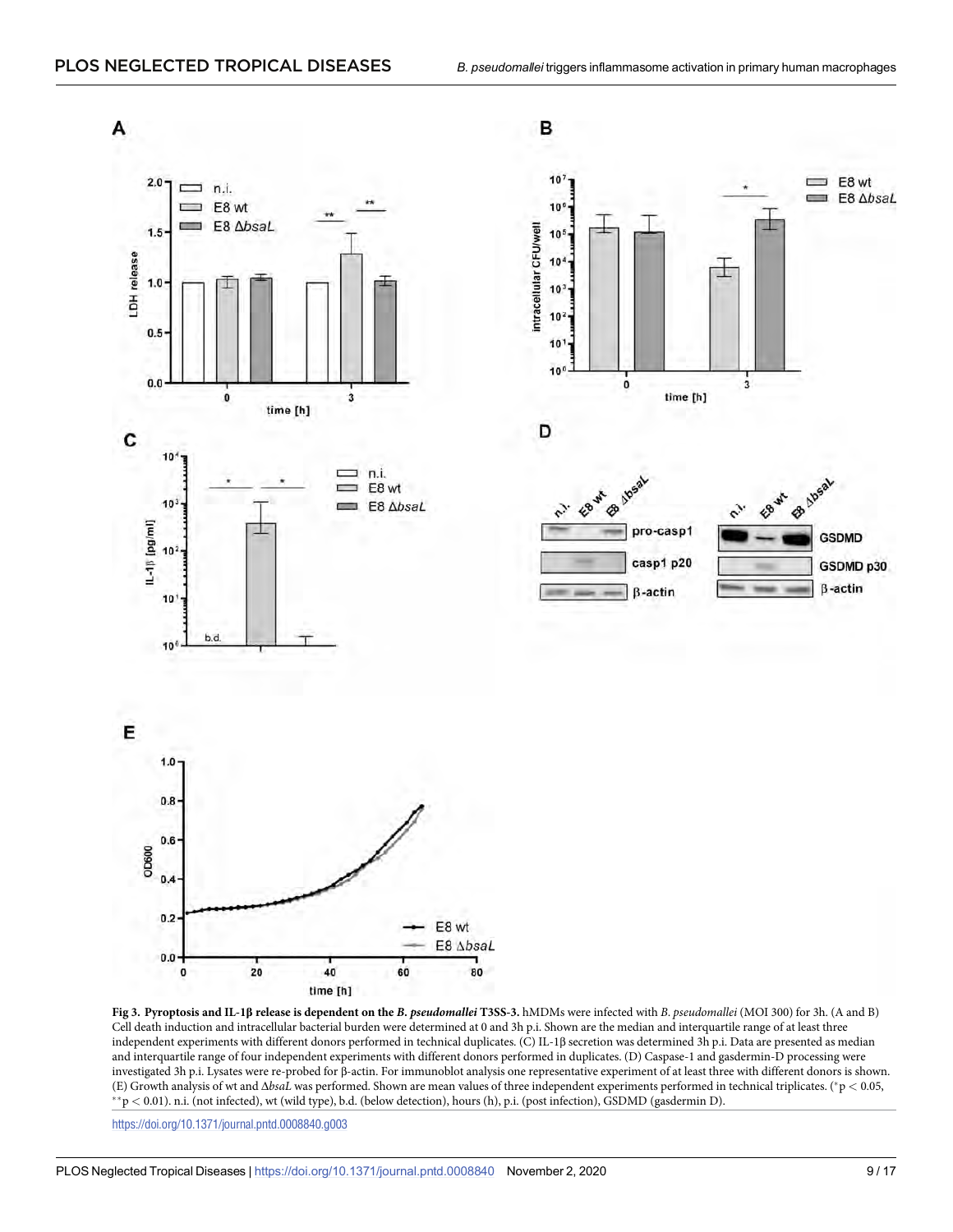<span id="page-9-0"></span>Overall, we could demonstrate that *B*. *pseudomallei* induces T3SS-3 dependent inflammasome activation in primary human macrophages, resulting in pyroptosis and IL-1β release.

#### **IFN-γ contributes to cytosolic restriction of** *B***.** *pseudomallei* **in hMDMs**

Next, we wanted to address the effect of IFN-γ on hMDMs, as IFN-γ is an essential innate immune component in the response to a *B*. *pseudomallei* infection. Therefore, we analyzed the bacterial burden in IFN-γ stimulated and unstimulated hMDMs. Initial uptake of *B*. *pseudomallei* and bacterial burden after 3 hours was comparable in stimulated and unstimulated cells (Fig 4A). After 6 hours of infection, IFN-γ stimulated hMDMs showed significantly lower intracellular counts of bacteria compared to the vehicle treated control. Performing growth analysis, we could exclude a direct effect of IFN- $\gamma$  on bacterial growth (Fig 4D). These results indicate that IFN-γ mediated immune mechanisms are crucial for the defense of hMDMs against *B*. *pseudomallei* and suggest a role of IFN-γ in the protection from human melioidosis.



**Fig 4. IFN-γ contributes to cytosolic restriction of** *B***.** *pseudomallei* **in hMDMs.** hMDMs were infected *with B*. *pseudomallei* (MOI 300) in the absence or presence of IFN-γ (5, 50 or 500 µM). (A) Cells were lysed 0, 3 or 6h p.i. and intracellular bacterial burden was measured. Graphs show the median with interquartile range of four independent experiments with different donors performed in duplicates. ( $\gamma$  < 0.05, \*\*  $p$  < 0.01). (B) Induction of pyroptosis was measured by LDH release in supernatants 6h p.i. Graphs show the median with interquartile range of three independent experiments with different donors performed in duplicates. (C) IL-1β release was measured 6h p.i. in the presence or absence of 500 µM IFN-γ. Graphs show the median with interquartile range of three independent experiments with different donors performed in duplicates. (D) Growth analysis of the wt in media with different concentrations of IFN-γ was performed. Data are represented as mean of three independent experiments performed in duplicates. wt (wild type), b.d. (below detection), hours (h), p.i. (post infection), ns (not significant).

<https://doi.org/10.1371/journal.pntd.0008840.g004>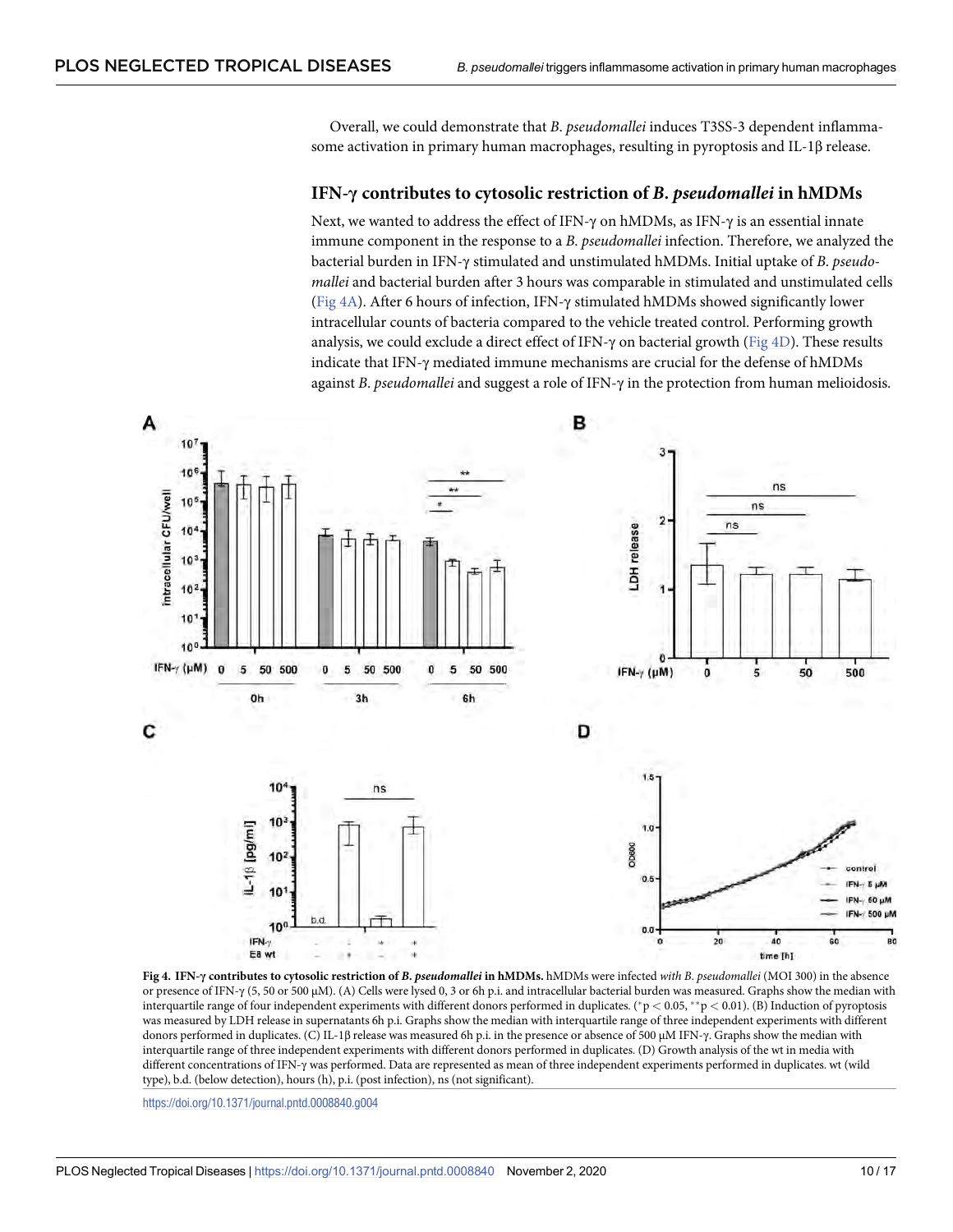<span id="page-10-0"></span>To investigate whether the decreased bacterial burden of IFN-γ pretreated hMDMs results from pyroptosis induction, we measured LDH release of infected cells and its dependence on IFN-γ stimulation. As evident from [Fig 4B](#page-9-0) and [Fig 4C,](#page-9-0) exogenous IFN-γ treatment did neither result in altered pyroptosis induction nor IL-1β release. Overall, our data indicate that the observed IFN-γ mediated effect on intracellular bacterial loads does not result from pyroptosis induction in hMDMs, but enhancement of their bactericidal activity.

# **IFN-γ mediated bactericidal activity of hMDMs is dependent on ROS generation**

IFN-γ induces several important microbicidal mechanisms, including NADPH oxidases and iNOS. Both were previously shown to be important immune defense mechanisms against *B*. *pseudomallei* in murine melioidosis [[7,](#page-13-0) [38,](#page-15-0) [39\]](#page-15-0). Therefore, we investigated the putative role of these mechanisms in the observed IFN-γ mediated decrease in bacterial loads in our hMDM model, as shown by the results in [Fig 5.](#page-11-0) hMDMs were exogenously stimulated with IFN-γ and treated with the iNOS inhibitor aminoguanidine or the NADPH oxidase inhibitor apocynin. In accordance to observations in the murine system [[39](#page-15-0)], inhibition of NADPH oxidase led to increased intracellular bacteria in IFN-γ treated cells ([Fig 5A](#page-11-0)), while inhibition of iNOS by aminoguanidine had no effect on IFN-γ mediated decreased bacterial burden [\(Fig 5C\)](#page-11-0). There was no direct effect of apocynin or aminoguanidine on bacterial growth [\(Fig 5B and 5D](#page-11-0)).

Our results verify the importance of IFN-γ mediated defense mechanisms in the restriction of intracellular *B*. *pseudomallei* in hMDMs and strengthen the hypothesis that IFN-γ contributes to define the course of an infection.

## **Discussion**

Several aspects of inflammasome activation have been shown to differ depending on the macrophage model used. These discrepancies partially rely on genetic differences between murine and human cells or the expression status of inflammasome components in certain cell lines. Experiments relying on primary human cells will help to identify new therapeutic targets and immune mechanisms and to revisit targets and mechanisms which could be identified in murine or cell line models. In our study, we therefore provide a simple and robust protocol for the isolation of monocytes from leukocyte depletion chambers and their subsequent differentiation to hMDMs with high yields. The use of hSerum for the differentiation of hMDMs resembles conditions related to those macrophages naturally face. The obtained high cell number from a single donor allows the use of genetically identical cells for different assays simultaneously and for technical replicates, abolishing effects based on genetic differences between donors. On the other hand, using different donors offers the chance to identify host specific differences resulting e.g. from genetic polymorphisms which could either increase susceptibility to bacterial infection or generate resistance [[8](#page-13-0)].

Inflammasome dependent cell death and IL-1β and IL-18 release are important defense mechanisms against Gram-negative bacterial pathogens. Nevertheless, both also mediate septic shock and IL-1β release is associated with a poor outcome in melioidosis infections. Therefore, now constantly reported new inhibitors of inflammasome activation represent promising intervention strategies for *B*. *pseudomallei* infections. However, the role of inflammatory caspases in the course of a *B*. *pseudomallei* infection of primary human macrophages was still unclear. Using our macrophage model we show that caspase-1 is processed in *B*. *pseudomallei* infected hMDMs, an observation not previously reported. Consistently, infected hMDMs engage in pyroptosis and IL-1β release. Our results are corroborated by studies showing canonical inflammasome activation in *B*. *pseudomallei* infected murine macrophages [\[12,](#page-13-0) [13,](#page-14-0)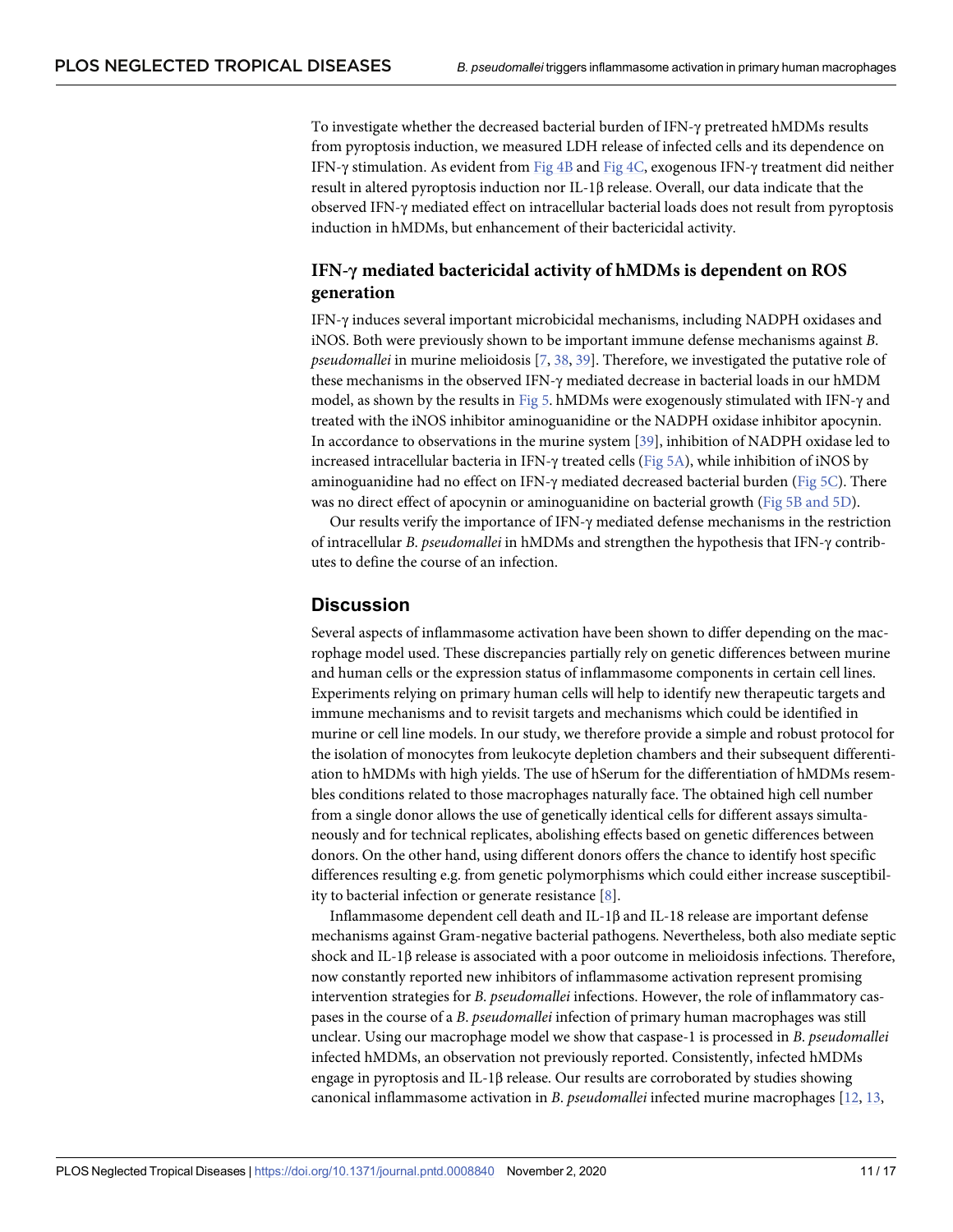#### <span id="page-11-0"></span>PLOS NEGLECTED TROPICAL DISEASES



**[Fig 5. T](#page-10-0)he antimicrobial effect of IFN-γ is mediated by the production of ROS.** hMDMs were incubated with 500 µM IFN-γ and inhibitors of inducible NADPH oxidase (apocynin) (A) or nitric oxide synthase (aminoguanidine) (C) prior to and during the infection with *B*. *pseudomallei* (MOI 300). The intracellular bacterial burden was determined 6h p.i. Data are expressed as median with interquartile range of  $\geq$  3 independent experiments with different donors. All experiments were performed in technical duplicates. (�p *<* 0.05) To determine an effect of the corresponding inhibitors on *B*. *pseudomallei*, growth curves were performed in control medium and medium containing Apo (B) or AG (D). Shown are mean values of 3 independent experiments performed in duplicates. Apo (apocynin), AG (aminoguanidine), p.i. (post infection), h (hours), ns (not significant).

<https://doi.org/10.1371/journal.pntd.0008840.g005>

[24\]](#page-14-0). A study by Weehuizen et al. described a downregulation of monocyte caspase-1 mRNA levels in melioidosis patient with sepsis [\[40\]](#page-15-0). This finding together with our data indicates a potential role of caspase-1 dependent events and possible individual caspase-1 expression differences in the outcome of human melioidosis.

Next, we tested our hypothesis that pyroptosis and IL-1β release are mainly dependent on caspase-1 activation in hMDMs. As the T3SS is known to be a potent activator of the canonical inflammasome, we tested a *B*. *pseudomallei* T3SS-3 structural protein mutant (Δ*bsaL*) in our infection assays. Indeed, we could show that the mutant did not induce detectable caspase-1 processing or pyroptosis. Additionally, infection with the T3SS-3 mutant drastically reduced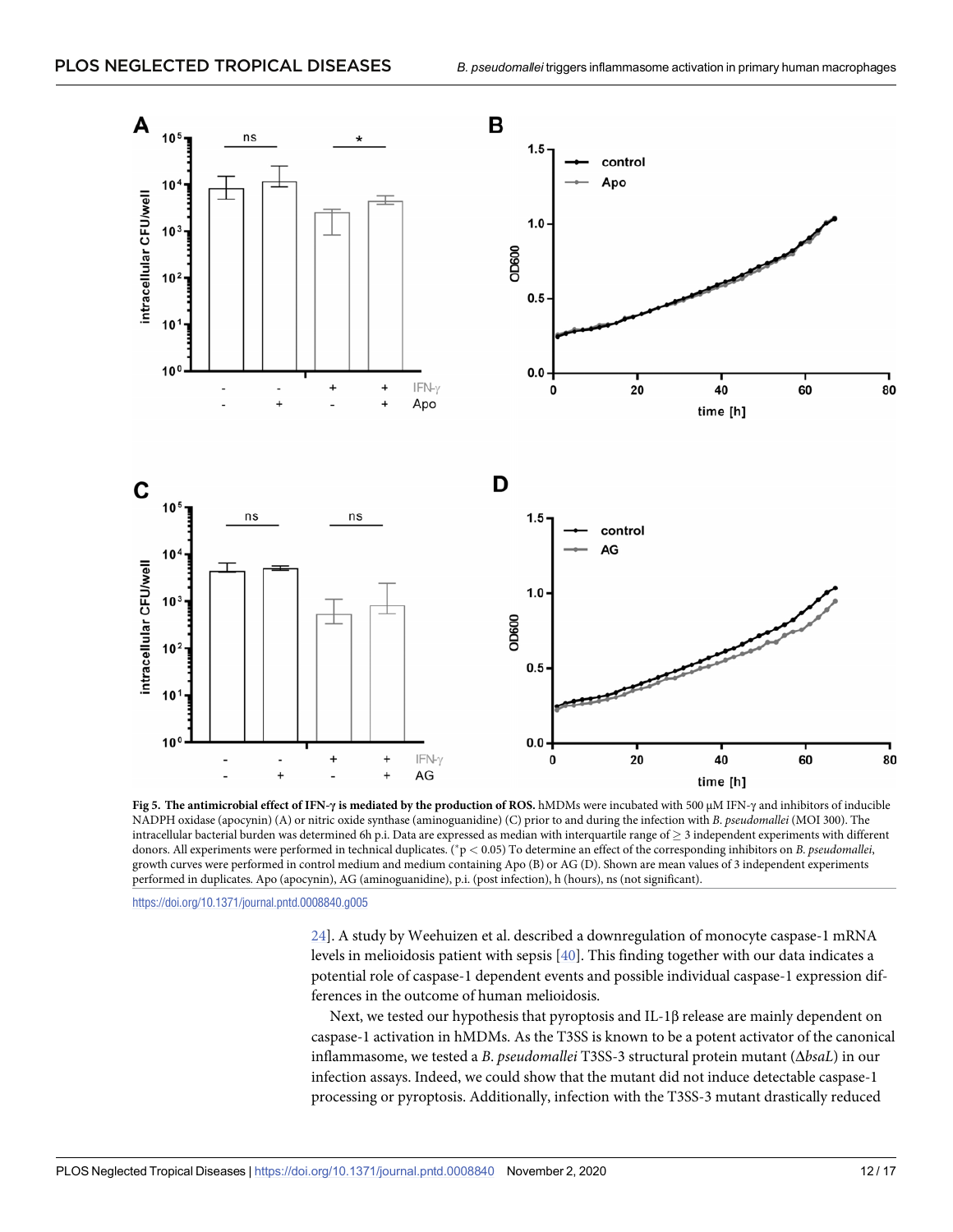<span id="page-12-0"></span>IL-1β release from infected cells compared to the wild type. Our results are substantiated by a recent study, which indicates a similar mechanism for recombinant expressed T3SS-3 needle proteins from its close relative *Burkholderia thailandensis* [\[18\]](#page-14-0). These results suggest that at least at earlier time points inflammasome induction is T3SS-3 dependent in hMDMs. The role of *B*. *pseudomallei* triggered non-canonical inflammasome activation in human myeloid cells still needs to be investigated and is currently under investigation in our laboratory.

The essential role of IFN- $\gamma$  in the early control of melioidosis has been indicated by murine *in vitro* and *in vivo* experiments as well as in clinical studies [[41](#page-15-0)]. Blocking of IFN-γ in a melioidosis mouse model led to a drastically reduced LD50 and increased the bacterial burden in spleen and liver [\[42\]](#page-15-0). Jenjaroen et al. demonstrated that T-cell derived IFN-γ is elevated in melioidosis survivors compared to fatal cases. This study also highlights the fact that the overall IFN-γ response in response to a *B*. *pseudomallei* infection is lower in patients with the main melioidosis risk factor type 2 diabetes (T2D) compared to non-T2D patients [\[43\]](#page-15-0). This observation is substantiated by *in vitro* studies, which show that stimulation of whole blood or PBMCs from diabetes patients induces impaired IFN-γ responses associated with reduced bacterial killing [[44](#page-16-0), [45](#page-16-0)]. To define the role of IFN-γ stimulation for the bactericidal activity of hMDMs, we pre-activated these cells with external IFN-γ. The observed increase in bactericidal activity suggests a contribution of IFN-γ mediated immune mechanisms to the restriction of the pathogen. IFN-γ secretion is induced by IL-18, a pro-inflammatory cytokine, which is processed by caspase-1. IFN-γ in turn primes caspase-11 and therefore triggers non-canonical inflammasome activation in murine cells [\[31\]](#page-15-0). However, our data do not indicate a crucial contribution of IFN-γ in pyroptosis induction in *B*. *pseudomallei* infected hMDMs at the investigated time points. In contrast, our data suggest an IFN-γ induced ROS dependent killing mechanism at least partially contributing to intracellular bacterial restriction. Although not previously shown for differentiated hMDMs, our findings are supported by data from studies using murine macrophages [[46](#page-16-0)] murine *in vivo* models [[38](#page-15-0)] and human monocytes [\[47\]](#page-16-0). IFN- γ is a central inducer of antimicrobial activities and is known to e.g. stimulate noncanonical autophagy in *B*. *pseudomallei* infected murine macrophages [[48](#page-16-0)]. The latter could also contribute to the herein observed IFN-γ mediated bacterial restriction in hMDMs and is currently under investigation in our laboratory. In summary, we provide a protocol for the efficient generation of high numbers of genetically identical hMDMs. Based on this model we were able to identify pyroptosis induction and IFN- $\gamma$  induced immune mechanisms as crucial innate immune mechanisms of *B*. *pseudomallei* infected hMDMs thereby destroying its replicative niche and restricting intracellular bacterial loads.

# **Supporting information**

**[S1 Fig](http://journals.plos.org/plosntds/article/asset?unique&id=info:doi/10.1371/journal.pntd.0008840.s001). Caspase-1 and gasdermin-D processing for 3 individual donors.** Caspase-1 (A) and gasdermin-D (B) processing were investigated for 3 different donors 3h p.i. Lysates were reprobed for β-actin.

(TIF)

# **Author Contributions**

**Conceptualization:** Sabine Lichtenegger, Peter Schlenke, Ivo Steinmetz.

**Data curation:** Sabine Lichtenegger, Julia Stiehler, Sabine Saiger, Andrea Zauner, Barbara Kleinhappl, Kathrin Krause, Magdalena Gastager.

**Formal analysis:** Sabine Lichtenegger.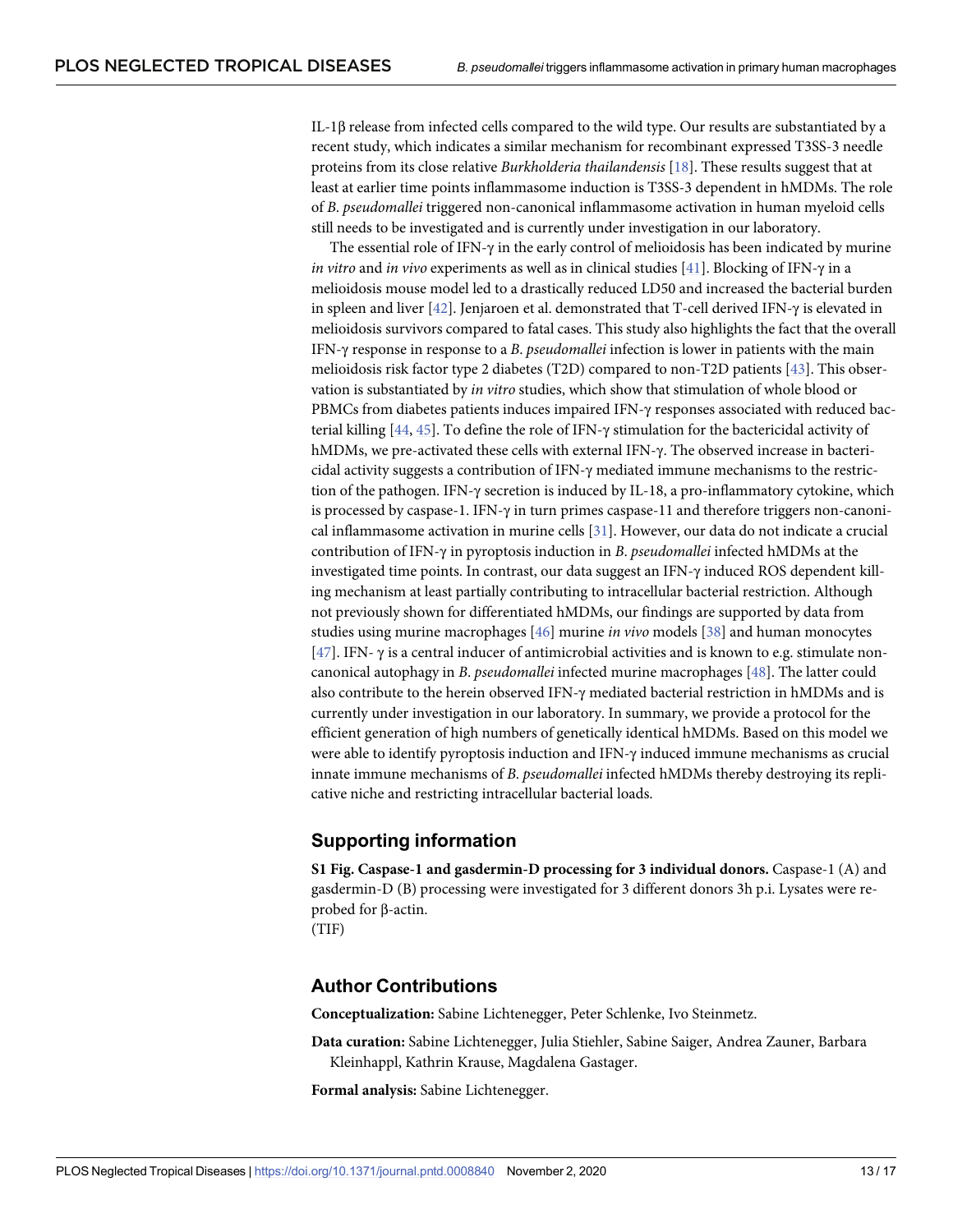<span id="page-13-0"></span>**Funding acquisition:** Ivo Steinmetz.

**Investigation:** Sabine Lichtenegger, Julia Stiehler, Sabine Saiger, Andrea Zauner, Barbara Kleinhappl, Kathrin Krause, Magdalena Gastager.

**Methodology:** Sabine Lichtenegger, Claudia Bernecker, Ivo Steinmetz.

**Project administration:** Sabine Lichtenegger, Ivo Steinmetz.

**Resources:** Peter Schlenke, Ivo Steinmetz.

**Supervision:** Sabine Lichtenegger, Ivo Steinmetz.

**Validation:** Sabine Lichtenegger, Ivo Steinmetz.

**Visualization:** Sabine Lichtenegger.

**Writing – original draft:** Sabine Lichtenegger.

**Writing – review & editing:** Sabine Lichtenegger, Julia Stiehler, Claudia Bernecker, Peter Schlenke, Gabriel E. Wagner, Ivo Steinmetz.

#### **References**

- **[1](#page-1-0).** Kaestli M, Schmid M, Mayo M, Rothballer M, Harrington G, Richardson L, et al. Out of the ground: aerial and exotic habitats of the melioidosis bacterium *Burkholderia pseudomallei* in grasses in Australia. Environmental microbiology. 2012; 14(8):2058–70. Epub 2011/12/20. [https://doi.org/10.1111/j.1462-2920.](https://doi.org/10.1111/j.1462-2920.2011.02671.x) [2011.02671.x](https://doi.org/10.1111/j.1462-2920.2011.02671.x) PMID: [22176696](http://www.ncbi.nlm.nih.gov/pubmed/22176696); PubMed Central PMCID: PMC3319007.
- **[2](#page-1-0).** Limmathurotsakul D, Golding N, Dance DA, Messina JP, Pigott DM, Moyes CL, et al. Predicted global distribution of *Burkholderia pseudomallei* and burden of melioidosis. Nature microbiology. 2016; 1:15008. Epub 2016/08/31. <https://doi.org/10.1038/nmicrobiol.2015.8> PMID: [27571754](http://www.ncbi.nlm.nih.gov/pubmed/27571754).
- **[3](#page-1-0).** Currie BJ, Ward L, Cheng AC. The epidemiology and clinical spectrum of melioidosis: 540 cases from the 20 year Darwin prospective study. PLoS neglected tropical diseases. 2010; 4(11):e900. Epub 2010/ 12/15. <https://doi.org/10.1371/journal.pntd.0000900> PMID: [21152057;](http://www.ncbi.nlm.nih.gov/pubmed/21152057) PubMed Central PMCID: PMC2994918.
- **4.** Steinmetz I, Wagner GE, Kanyala E, Sawadogo M, Soumeya H, Teferi M, et al. Melioidosis in Africa: Time to Uncover the True Disease Load. Trop Med Infect Dis. 2018; 3(2). Epub 2018/10/03. [https://doi.](https://doi.org/10.3390/tropicalmed3020062) [org/10.3390/tropicalmed3020062](https://doi.org/10.3390/tropicalmed3020062) PMID: [30274458](http://www.ncbi.nlm.nih.gov/pubmed/30274458); PubMed Central PMCID: PMC6073667.
- **[5](#page-1-0).** Trinh TT, Nguyen LDN, Nguyen TV, Tran CX, Le AV, Nguyen HV, et al. Melioidosis in Vietnam: Recently Improved Recognition but still an Uncertain Disease Burden after Almost a Century of Reporting. Trop Med Infect Dis. 2018; 3(2). Epub 2018/10/03. <https://doi.org/10.3390/tropicalmed3020039> PMID: [30274435](http://www.ncbi.nlm.nih.gov/pubmed/30274435); PubMed Central PMCID: PMC6073866.
- **[6](#page-1-0).** Wiersinga WJ, Currie BJ, Peacock SJ. Melioidosis. The New England journal of medicine. 2012; 367 (11):1035–44. Epub 2012/09/14. <https://doi.org/10.1056/NEJMra1204699> PMID: [22970946](http://www.ncbi.nlm.nih.gov/pubmed/22970946).
- **[7](#page-1-0).** Breitbach K, Wongprompitak P, Steinmetz I. Distinct roles for nitric oxide in resistant C57BL/6 and susceptible BALB/c mice to control *Burkholderia pseudomallei* infection. BMC immunology. 2011; 12:20. Epub 2011/03/18. <https://doi.org/10.1186/1471-2172-12-20> PMID: [21410970](http://www.ncbi.nlm.nih.gov/pubmed/21410970); PubMed Central PMCID: PMC3072354.
- **[8](#page-1-0).** West TE, Myers ND, Chantratita N, Chierakul W, Limmathurotsakul D, Wuthiekanun V, et al. NLRC4 and TLR5 each contribute to host defense in respiratory melioidosis. PLoS neglected tropical diseases. 2014; 8(9):e3178. Epub 2014/09/19. <https://doi.org/10.1371/journal.pntd.0003178> PMID: [25232720;](http://www.ncbi.nlm.nih.gov/pubmed/25232720) PubMed Central PMCID: PMC4169243.
- **[9](#page-1-0).** Pruksachartvuthi S, Aswapokee N, Thankerngpol K. Survival of *Pseudomonas pseudomallei* in human phagocytes. Journal of medical microbiology. 1990; 31(2):109–14. Epub 1990/02/01. [https://doi.org/10.](https://doi.org/10.1099/00222615-31-2-109) [1099/00222615-31-2-109](https://doi.org/10.1099/00222615-31-2-109) PMID: [2304065](http://www.ncbi.nlm.nih.gov/pubmed/2304065).
- **10.** Jones AL, Beveridge TJ, Woods DE. Intracellular survival of *Burkholderia pseudomallei*. Infection and immunity. 1996; 64(3):782–90. Epub 1996/03/01. <https://doi.org/10.1128/IAI.64.3.782-790.1996> PMID: [8641782](http://www.ncbi.nlm.nih.gov/pubmed/8641782); PubMed Central PMCID: PMC173838.
- **[11](#page-1-0).** Harley VS, Dance DA, Tovey G, McCrossan MV, Drasar BS. An ultrastructural study of the phagocytosis of *Burkholderia pseudomallei*. Microbios. 1998; 94(377):35–45. Epub 1998/10/24. PMID: [9785484.](http://www.ncbi.nlm.nih.gov/pubmed/9785484)
- **[12](#page-1-0).** Bast A, Krause K, Schmidt IH, Pudla M, Brakopp S, Hopf V, et al. Caspase-1-dependent and -independent cell death pathways in *Burkholderia pseudomallei* infection of macrophages. PLoS pathogens.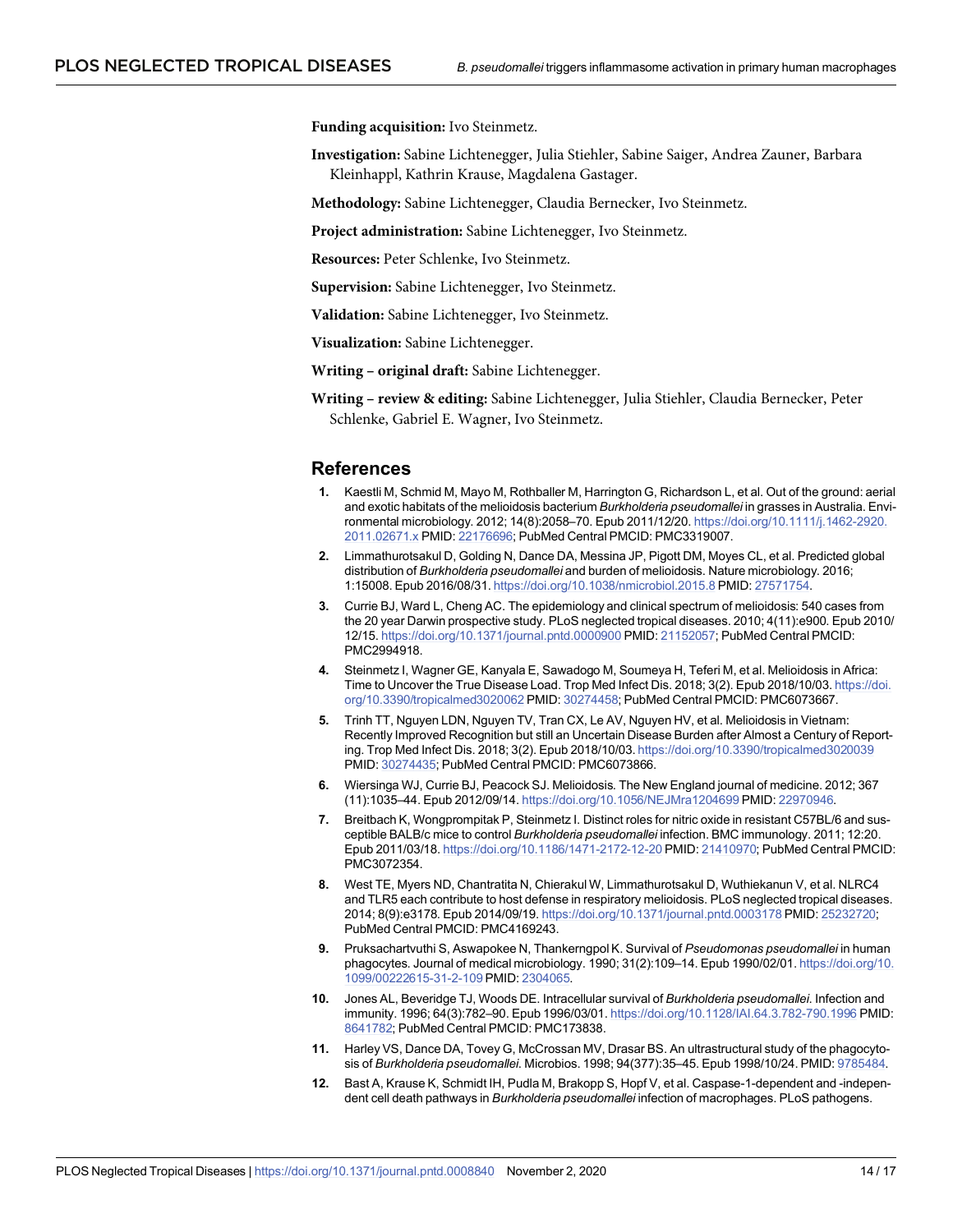2014; 10(3):e1003986. Epub 2014/03/15. <https://doi.org/10.1371/journal.ppat.1003986> PMID: [24626296](http://www.ncbi.nlm.nih.gov/pubmed/24626296); PubMed Central PMCID: PMC3953413.

- <span id="page-14-0"></span>**[13](#page-1-0).** Ceballos-Olvera I, Sahoo M, Miller MA, Del Barrio L, Re F. Inflammasome-dependent pyroptosis and IL-18 protect against *Burkholderia pseudomallei* lung infection while IL-1beta is deleterious. PLoS pathogens. 2011; 7(12):e1002452. Epub 2012/01/14. <https://doi.org/10.1371/journal.ppat.1002452> PMID: [22241982](http://www.ncbi.nlm.nih.gov/pubmed/22241982); PubMed Central PMCID: PMC3248555.
- **[14](#page-1-0).** Kofoed EM, Vance RE. Innate immune recognition of bacterial ligands by NAIPs determines inflammasome specificity. Nature. 2011; 477(7366):592–5. Epub 2011/08/30. [https://doi.org/10.1038/](https://doi.org/10.1038/nature10394) [nature10394](https://doi.org/10.1038/nature10394) PMID: [21874021](http://www.ncbi.nlm.nih.gov/pubmed/21874021); PubMed Central PMCID: PMC3184209.
- **15.** Miao EA, Mao DP, Yudkovsky N, Bonneau R, Lorang CG, Warren SE, et al. Innate immune detection of the type III secretion apparatus through the NLRC4 inflammasome. Proceedings of the National Academy of Sciences of the United States of America. 2010; 107(7):3076–80. Epub 2010/02/06. [https://doi.](https://doi.org/10.1073/pnas.0913087107) [org/10.1073/pnas.0913087107](https://doi.org/10.1073/pnas.0913087107) PMID: [20133635;](http://www.ncbi.nlm.nih.gov/pubmed/20133635) PubMed Central PMCID: PMC2840275.
- **[16](#page-1-0).** Zhao Y, Yang J, Shi J, Gong YN, Lu Q, Xu H, et al. The NLRC4 inflammasome receptors for bacterial flagellin and type III secretion apparatus. Nature. 2011; 477(7366):596-600. Epub 2011/09/16. [https://](https://doi.org/10.1038/nature10510) [doi.org/10.1038/nature10510](https://doi.org/10.1038/nature10510) PMID: [21918512.](http://www.ncbi.nlm.nih.gov/pubmed/21918512)
- **[17](#page-1-0).** Yang J, Zhao Y, Shi J, Shao F. Human NAIP and mouse NAIP1 recognize bacterial type III secretion needle protein for inflammasome activation. Proceedings of the National Academy of Sciences of the United States of America. 2013; 110(35):14408–13. Epub 2013/08/14. [https://doi.org/10.1073/pnas.](https://doi.org/10.1073/pnas.1306376110) [1306376110](https://doi.org/10.1073/pnas.1306376110)PMID: [23940371;](http://www.ncbi.nlm.nih.gov/pubmed/23940371) PubMed Central PMCID: PMC3761597.
- **[18](#page-1-0).** Reyes Ruiz VM, Ramirez J, Naseer N, Palacio NM, Siddarthan IJ, Yan BM, et al. Broad detection of bacterial type III secretion system and flagellin proteins by the human NAIP/NLRC4 inflammasome. Proceedings of the National Academy of Sciences of the United States of America. 2017; 114 (50):13242–7. Epub 2017/11/29. <https://doi.org/10.1073/pnas.1710433114> PMID: [29180436](http://www.ncbi.nlm.nih.gov/pubmed/29180436); PubMed Central PMCID: PMC5740664.
- **[19](#page-2-0).** Miao EA, Leaf IA, Treuting PM, Mao DP, Dors M, Sarkar A, et al. Caspase-1-induced pyroptosis is an innate immune effector mechanism against intracellular bacteria. Nature immunology. 2010; 11 (12):1136–42. Epub 2010/11/09. <https://doi.org/10.1038/ni.1960> PMID: [21057511](http://www.ncbi.nlm.nih.gov/pubmed/21057511); PubMed Central PMCID: PMC3058225.
- **[20](#page-2-0).** Miao EA, Rajan JV, Aderem A. Caspase-1-induced pyroptotic cell death. Immunological reviews. 2011; 243(1):206–14. Epub 2011/09/03. <https://doi.org/10.1111/j.1600-065X.2011.01044.x> PMID: [21884178;](http://www.ncbi.nlm.nih.gov/pubmed/21884178) PubMed Central PMCID: PMC3609431.
- **[21](#page-2-0).** Wiersinga WJ, Wieland CW, van der Windt GJ, de Boer A, Florquin S, Dondorp A, et al. Endogenous interleukin-18 improves the early antimicrobial host response in severe melioidosis. Infection and immunity. 2007; 75(8):3739–46. Epub 2007/05/23. <https://doi.org/10.1128/IAI.00080-07> PMID: [17517876](http://www.ncbi.nlm.nih.gov/pubmed/17517876); PubMed Central PMCID: PMC1951987.
- **22.** Wiersinga WJ, Dessing MC, Kager PA, Cheng AC, Limmathurotsakul D, Day NP, et al. High-throughput mRNA profiling characterizes the expression of inflammatory molecules in sepsis caused by Burkholderia pseudomallei. Infection and immunity. 2007; 75(6):3074–9. Epub 2007/03/21. [https://doi.org/10.](https://doi.org/10.1128/IAI.01733-06) [1128/IAI.01733-06](https://doi.org/10.1128/IAI.01733-06) PMID: [17371859;](http://www.ncbi.nlm.nih.gov/pubmed/17371859) PubMed Central PMCID: PMC1932877.
- **[23](#page-2-0).** Lauw FN, Simpson AJ, Prins JM, Smith MD, Kurimoto M, van Deventer SJ, et al. Elevated plasma concentrations of interferon (IFN)-gamma and the IFN-gamma-inducing cytokines interleukin (IL)-18, IL-12, and IL-15 in severe melioidosis. The Journal of infectious diseases. 1999; 180(6):1878–85. Epub 1999/ 11/24. <https://doi.org/10.1086/315155> PMID: [10558944](http://www.ncbi.nlm.nih.gov/pubmed/10558944).
- **[24](#page-2-0).** Wang J, Sahoo M, Lantier L, Warawa J, Cordero H, Deobald K, et al. Caspase-11-dependent pyroptosis of lung epithelial cells protects from melioidosis while caspase-1 mediates macrophage pyroptosis and production of IL-18. PLoS pathogens. 2018; 14(5):e1007105. Epub 2018/05/24. [https://doi.org/10.](https://doi.org/10.1371/journal.ppat.1007105) [1371/journal.ppat.1007105](https://doi.org/10.1371/journal.ppat.1007105) PMID: [29791511](http://www.ncbi.nlm.nih.gov/pubmed/29791511); PubMed Central PMCID: PMC5988316.
- **[25](#page-2-0).** Shi J, Zhao Y, Wang Y, Gao W, Ding J, Li P, et al. Inflammatory caspases are innate immune receptors for intracellular LPS. Nature. 2014; 514(7521):187–92. Epub 2014/08/15. [https://doi.org/10.1038/](https://doi.org/10.1038/nature13683) [nature13683](https://doi.org/10.1038/nature13683) PMID: [25119034](http://www.ncbi.nlm.nih.gov/pubmed/25119034).
- **[26](#page-2-0).** Kamens J, Paskind M, Hugunin M, Talanian RV, Allen H, Banach D, et al. Identification and characterization of ICH-2, a novel member of the interleukin-1 beta-converting enzyme family of cysteine proteases. The Journal of biological chemistry. 1995; 270(25):15250–6. Epub 1995/06/23. [https://doi.org/10.](https://doi.org/10.1074/jbc.270.25.15250) [1074/jbc.270.25.15250](https://doi.org/10.1074/jbc.270.25.15250) PMID: [7797510](http://www.ncbi.nlm.nih.gov/pubmed/7797510).
- **27.** Munday NA, Vaillancourt JP, Ali A, Casano FJ, Miller DK, Molineaux SM, et al. Molecular cloning and pro-apoptotic activity of ICErelII and ICErelIII, members of the ICE/CED-3 family of cysteine proteases. The Journal of biological chemistry. 1995; 270(26):15870–6. Epub 1995/06/30. [https://doi.org/10.1074/](https://doi.org/10.1074/jbc.270.26.15870) [jbc.270.26.15870](https://doi.org/10.1074/jbc.270.26.15870) PMID: [7797592.](http://www.ncbi.nlm.nih.gov/pubmed/7797592)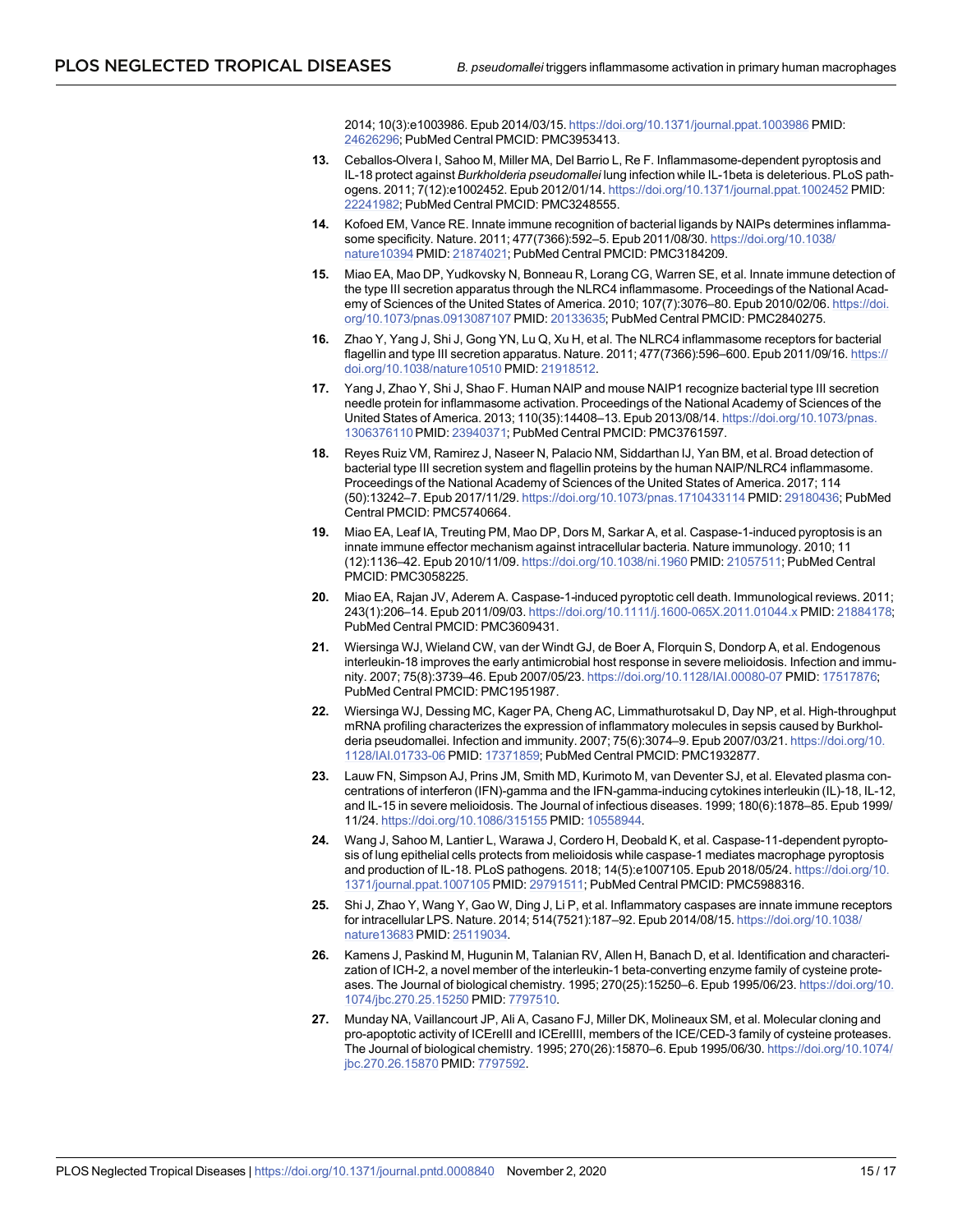- <span id="page-15-0"></span>**[28](#page-2-0).** Kamada S, Funahashi Y, Tsujimoto Y. Caspase-4 and caspase-5, members of the ICE/CED-3 family of cysteine proteases, are CrmA-inhibitable proteases. Cell death and differentiation. 1997; 4(6):473–8. Epub 1997/08/01. <https://doi.org/10.1038/sj.cdd.4400268> PMID: [16465268](http://www.ncbi.nlm.nih.gov/pubmed/16465268).
- **[29](#page-2-0).** Lin XY, Choi MS, Porter AG. Expression analysis of the human caspase-1 subfamily reveals specific regulation of the CASP5 gene by lipopolysaccharide and interferon-gamma. The Journal of biological chemistry. 2000; 275(51):39920–6. Epub 2000/09/15. <https://doi.org/10.1074/jbc.M007255200> PMID: [10986288](http://www.ncbi.nlm.nih.gov/pubmed/10986288).
- **[30](#page-2-0).** Schauvliege R, Vanrobaeys J, Schotte P, Beyaert R. Caspase-11 gene expression in response to lipopolysaccharide and interferon-gamma requires nuclear factor-kappa B and signal transducer and activator of transcription (STAT) 1. The Journal of biological chemistry. 2002; 277(44):41624–30. Epub 2002/08/29. <https://doi.org/10.1074/jbc.M207852200> PMID: [12198138.](http://www.ncbi.nlm.nih.gov/pubmed/12198138)
- **[31](#page-2-0).** Aachoui Y, Kajiwara Y, Leaf IA, Mao D, Ting JP, Coers J, et al. Canonical Inflammasomes Drive IFNgamma to Prime Caspase-11 in Defense against a Cytosol-Invasive Bacterium. Cell host & microbe. 2015; 18(3):320–32. Epub 2015/09/01. <https://doi.org/10.1016/j.chom.2015.07.016> PMID: [26320999;](http://www.ncbi.nlm.nih.gov/pubmed/26320999) PubMed Central PMCID: PMC4567510.
- **[32](#page-2-0).** Rayamajhi M, Zak DE, Chavarria-Smith J, Vance RE, Miao EA. Cutting edge: Mouse NAIP1 detects the type III secretion system needle protein. Journal of immunology (Baltimore, Md: 1950). 2013; 191 (8):3986–9. Epub 2013/09/18. <https://doi.org/10.4049/jimmunol.1301549> PMID: [24043898;](http://www.ncbi.nlm.nih.gov/pubmed/24043898) PubMed Central PMCID: PMC3819181.
- **[33](#page-2-0).** Kortmann J, Brubaker SW, Monack DM. Cutting Edge: Inflammasome Activation in Primary Human Macrophages Is Dependent on Flagellin. Journal of immunology (Baltimore, Md: 1950). 2015; 195 (3):815–9. Epub 2015/06/26. <https://doi.org/10.4049/jimmunol.1403100> PMID: [26109648](http://www.ncbi.nlm.nih.gov/pubmed/26109648); PubMed Central PMCID: PMC4505955.
- **[34](#page-2-0).** Vigano E, Diamond CE, Spreafico R, Balachander A, Sobota RM, Mortellaro A. Human caspase-4 and caspase-5 regulate the one-step non-canonical inflammasome activation in monocytes. Nature communications. 2015; 6:8761. Epub 2015/10/29. <https://doi.org/10.1038/ncomms9761> PMID: [26508369](http://www.ncbi.nlm.nih.gov/pubmed/26508369); PubMed Central PMCID: PMC4640152.
- **[35](#page-2-0).** Gaidt MM, Ebert TS, Chauhan D, Schmidt T, Schmid-Burgk JL, Rapino F, et al. Human Monocytes Engage an Alternative Inflammasome Pathway. Immunity. 2016; 44(4):833–46. Epub 2016/04/03. <https://doi.org/10.1016/j.immuni.2016.01.012> PMID: [27037191](http://www.ncbi.nlm.nih.gov/pubmed/27037191).
- **[36](#page-3-0).** Lopez CM, Rholl DA, Trunck LA, Schweizer HP. Versatile dual-technology system for markerless allele replacement in *Burkholderia pseudomallei*. Applied and environmental microbiology. 2009; 75 (20):6496–503. Epub 2009/08/25. <https://doi.org/10.1128/AEM.01669-09> PMID: [19700544](http://www.ncbi.nlm.nih.gov/pubmed/19700544); PubMed Central PMCID: PMC2765137.
- **[37](#page-4-0).** Stolt C, Schmidt IH, Sayfart Y, Steinmetz I, Bast A. Heme Oxygenase-1 and Carbon Monoxide Promote *Burkholderia pseudomallei* Infection. Journal of immunology (Baltimore, Md: 1950). 2016; 197(3):834– 46. Epub 2016/06/19. <https://doi.org/10.4049/jimmunol.1403104> PMID: [27316684.](http://www.ncbi.nlm.nih.gov/pubmed/27316684)
- **[38](#page-10-0).** Breitbach K, Klocke S, Tschernig T, van Rooijen N, Baumann U, Steinmetz I. Role of inducible nitric oxide synthase and NADPH oxidase in early control of *Burkholderia pseudomallei* infection in mice. Infection and immunity. 2006; 74(11):6300–9. Epub 2006/09/27. <https://doi.org/10.1128/IAI.00966-06> PMID: [17000727](http://www.ncbi.nlm.nih.gov/pubmed/17000727); PubMed Central PMCID: PMC1695503.
- **[39](#page-10-0).** Wang J, Sahoo M. Caspase-11-dependent pyroptosis of lung epithelial cells protects from melioidosis while caspase-1 mediates macrophage pyroptosis and production of IL-18. 2018; 14(5):e1007105. <https://doi.org/10.1371/journal.ppat.1007105> PMID: [29791511](http://www.ncbi.nlm.nih.gov/pubmed/29791511).
- **[40](#page-11-0).** Weehuizen TA, Lankelma JM, De Jong HK, De Boer OJ, Roelofs JJ, Day NP, et al. Therapeutic Administration of a Monoclonal Anti-Il-1β Antibody Protects Against Experimental Melioidosis. Shock (Augusta, Ga). 2016; 46(5):566–74. Epub 2016/10/19. <https://doi.org/10.1097/shk.0000000000000625> PMID: [27219859](http://www.ncbi.nlm.nih.gov/pubmed/27219859); PubMed Central PMCID: PMC5058638
- **[41](#page-12-0).** Kronsteiner B, Chaichana P, Sumonwiriya M, Jenjaroen K, Chowdhury FR, Chumseng S, et al. Diabetes alters immune response patterns to acute melioidosis in humans. 2019; 49(7):1092–106. [https://doi.](https://doi.org/10.1002/eji.201848037) [org/10.1002/eji.201848037](https://doi.org/10.1002/eji.201848037) PMID: [31032897](http://www.ncbi.nlm.nih.gov/pubmed/31032897).
- **[42](#page-12-0).** Santanirand P, Harley VS, Dance DA, Drasar BS, Bancroft GJ. Obligatory role of gamma interferon for host survival in a murine model of infection with *Burkholderia pseudomallei*. Infection and immunity. 1999; 67(7):3593–600. Epub 1999/06/22. <https://doi.org/10.1128/IAI.67.7.3593-3600.1999> PMID: [10377144](http://www.ncbi.nlm.nih.gov/pubmed/10377144); PubMed Central PMCID: PMC116549.
- **[43](#page-12-0).** Jenjaroen K, Chumseng S, Sumonwiriya M, Ariyaprasert P, Chantratita N, Sunyakumthorn P, et al. T-Cell Responses Are Associated with Survival in Acute Melioidosis Patients. PLoS neglected tropical diseases. 2015; 9(10):e0004152. Epub 2015/10/27. <https://doi.org/10.1371/journal.pntd.0004152> PMID: [26495852](http://www.ncbi.nlm.nih.gov/pubmed/26495852); PubMed Central PMCID: PMC4619742.